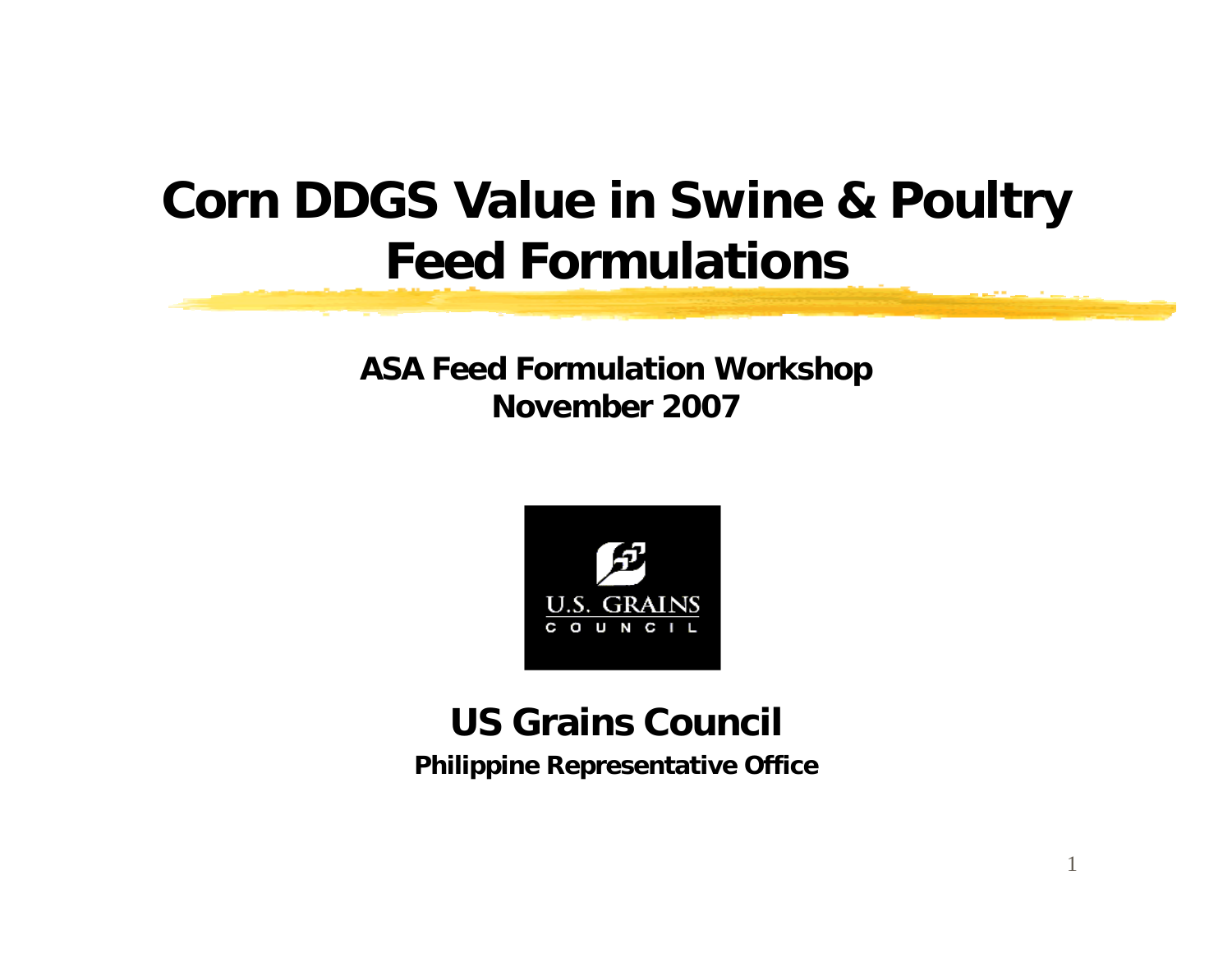## **Outline**

- $\mathcal{H}$ Introduction
- $\mathcal{H}$ Nutrient Composition
- $\mathcal{H}$ Quality Considerations
- $\mathcal{H}$ Sample Formulations
- $\mathbb{R}$ Conclusion & Recommendations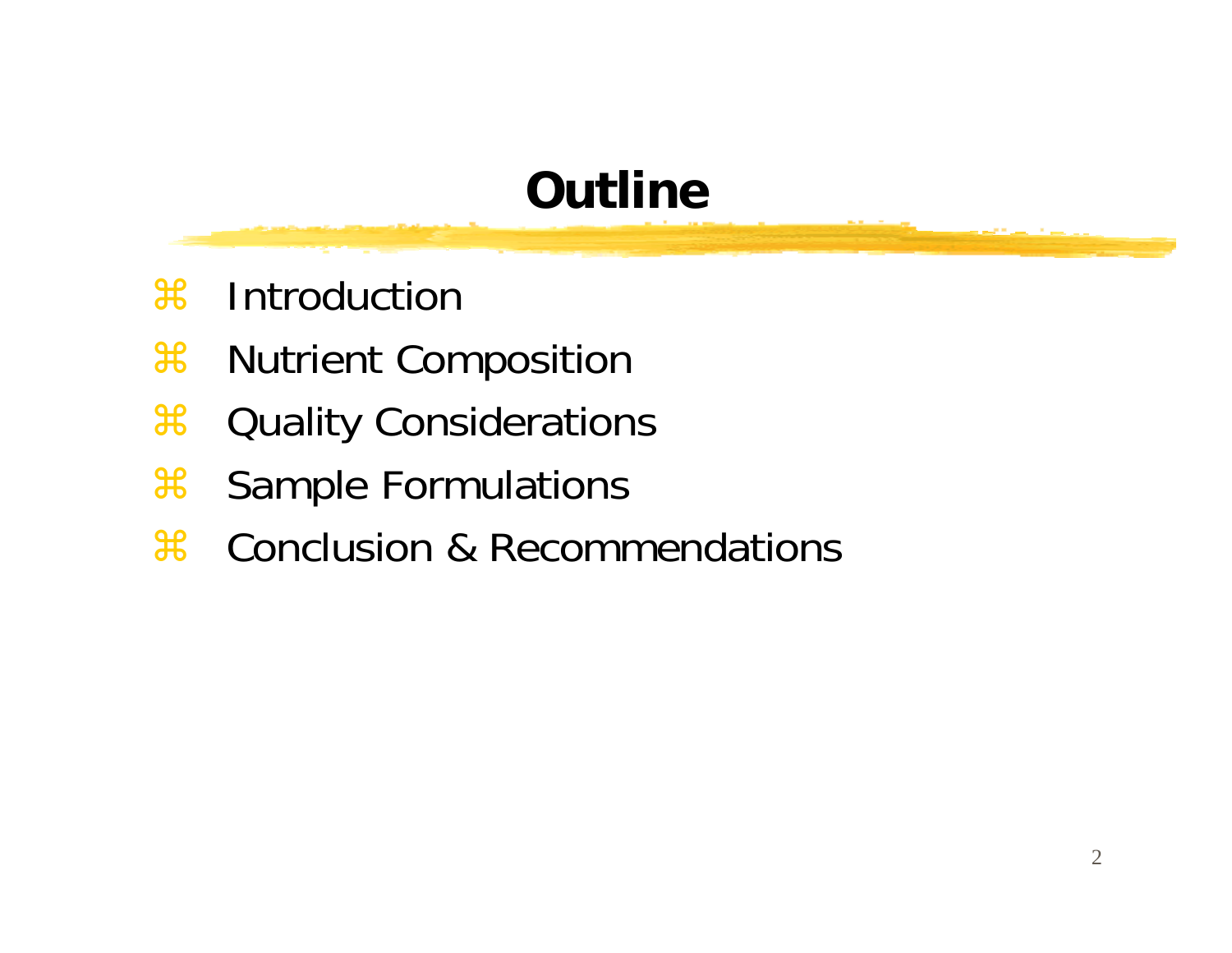## **What is DDGS?**

**a Distiller's Dried Grains & Solubles** a Co-product of the corn dry milling process employed by the ethanol industry **EX** Cooking **E**Fermentation **EX** Distillation **EX** Drying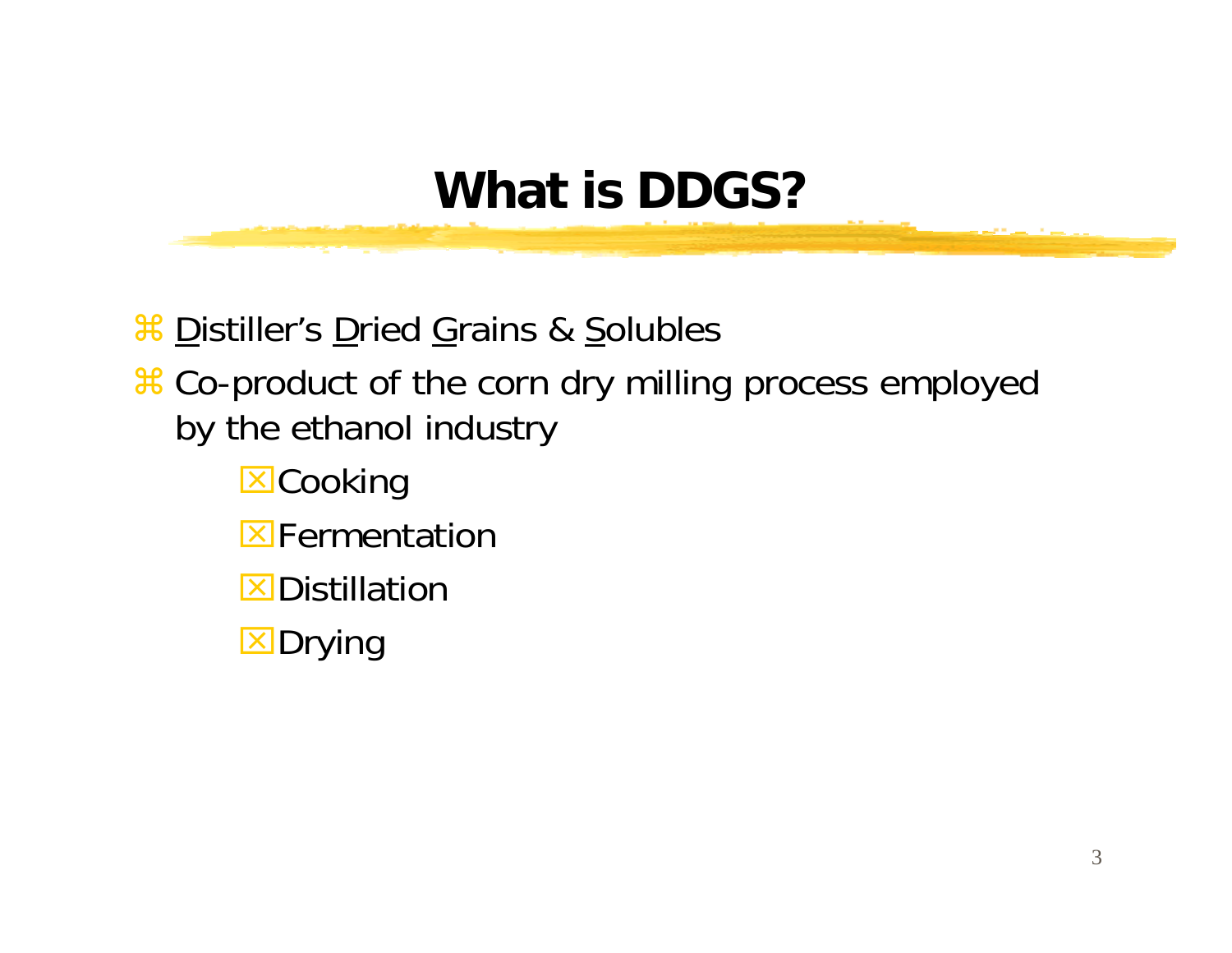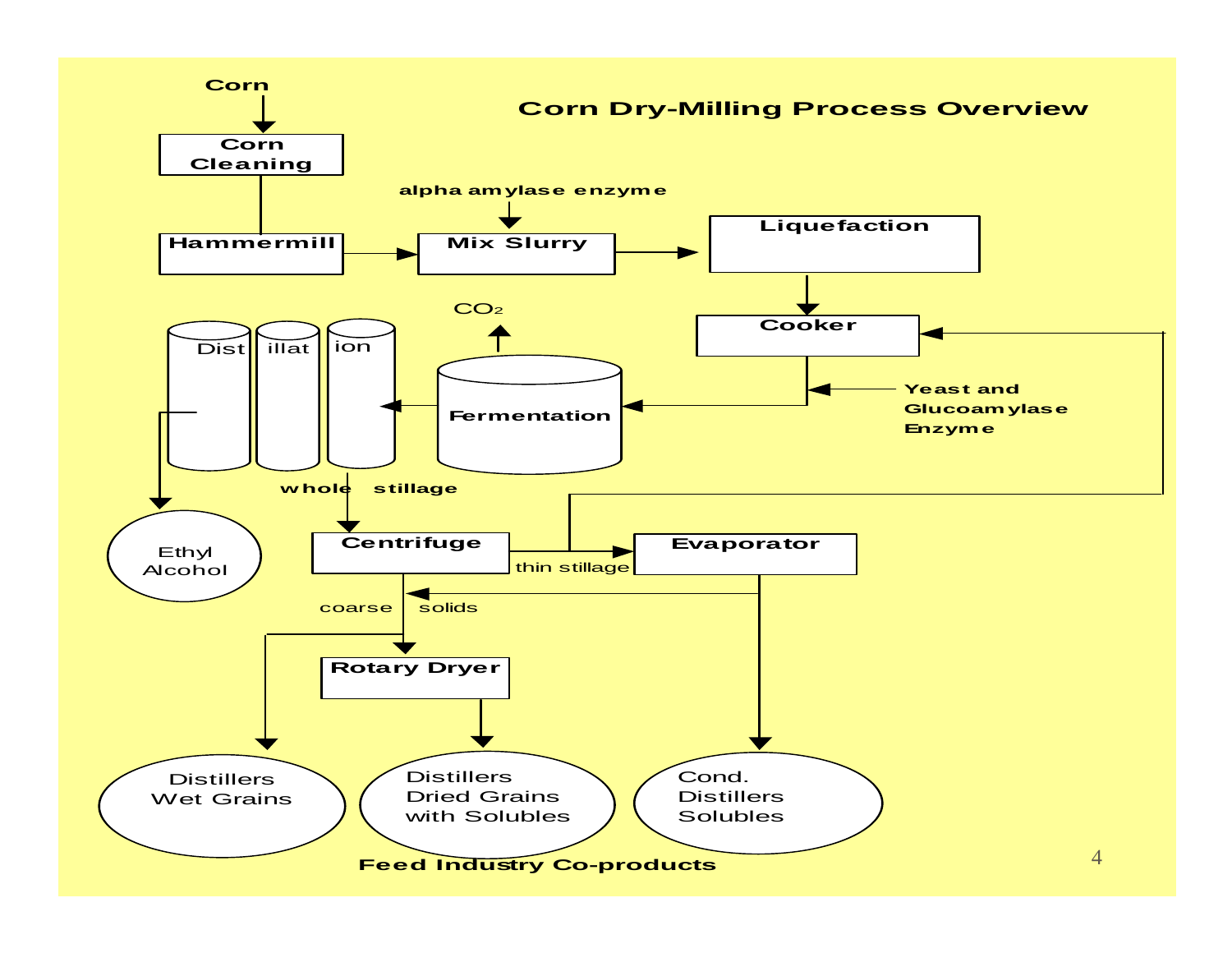### **Ethanol and DDGS**

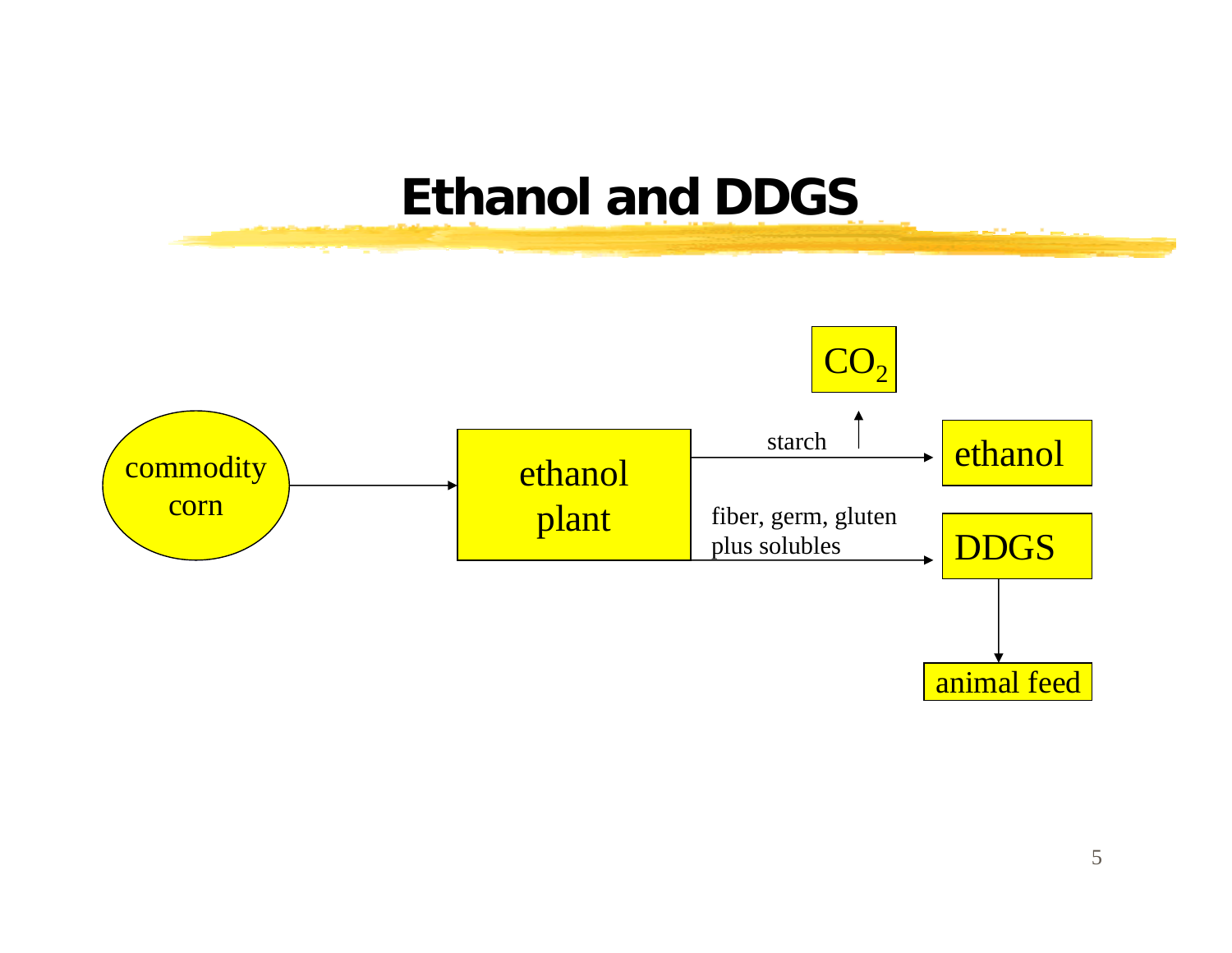### **Dry-Milling Average Ethanol Yield Per Bushel (25.4 kg) of Corn**



Slide courtesy of Ms. Kelly Davis, CVEC, Benson, MN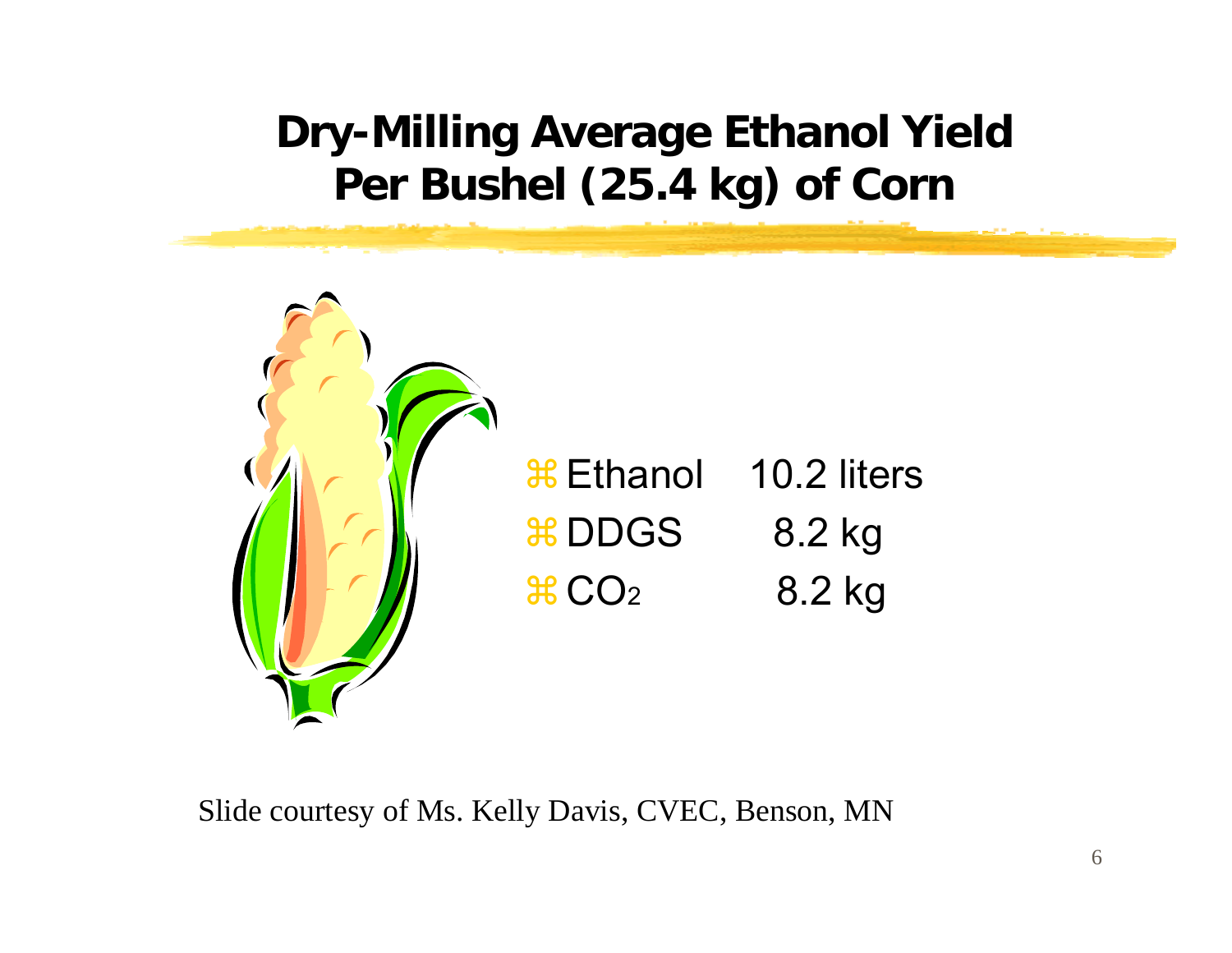# **U.S. DDGS Exports to Southeast Asia (MT)**

|                    | 2004   | 2005    | 2006    | Jan-Jun '07 |
|--------------------|--------|---------|---------|-------------|
| <b>Indonesia</b>   | 11,516 | 46,523  | 43,764  | 31,323      |
| <b>Malaysia</b>    | 12,475 | 34,475  | 29,970  | 16,971      |
| <b>Philippines</b> | 958    | 11,758  | 62,465  | 35,088      |
| <b>Thailand</b>    | 10     | 12,802  | 38,140  | 18,871      |
| <b>Vietnam</b>     | 633    | 19,869  | 17,979  | 27,092      |
| <b>TOTAL</b>       | 25,592 | 125,427 | 192,318 | 129,345     |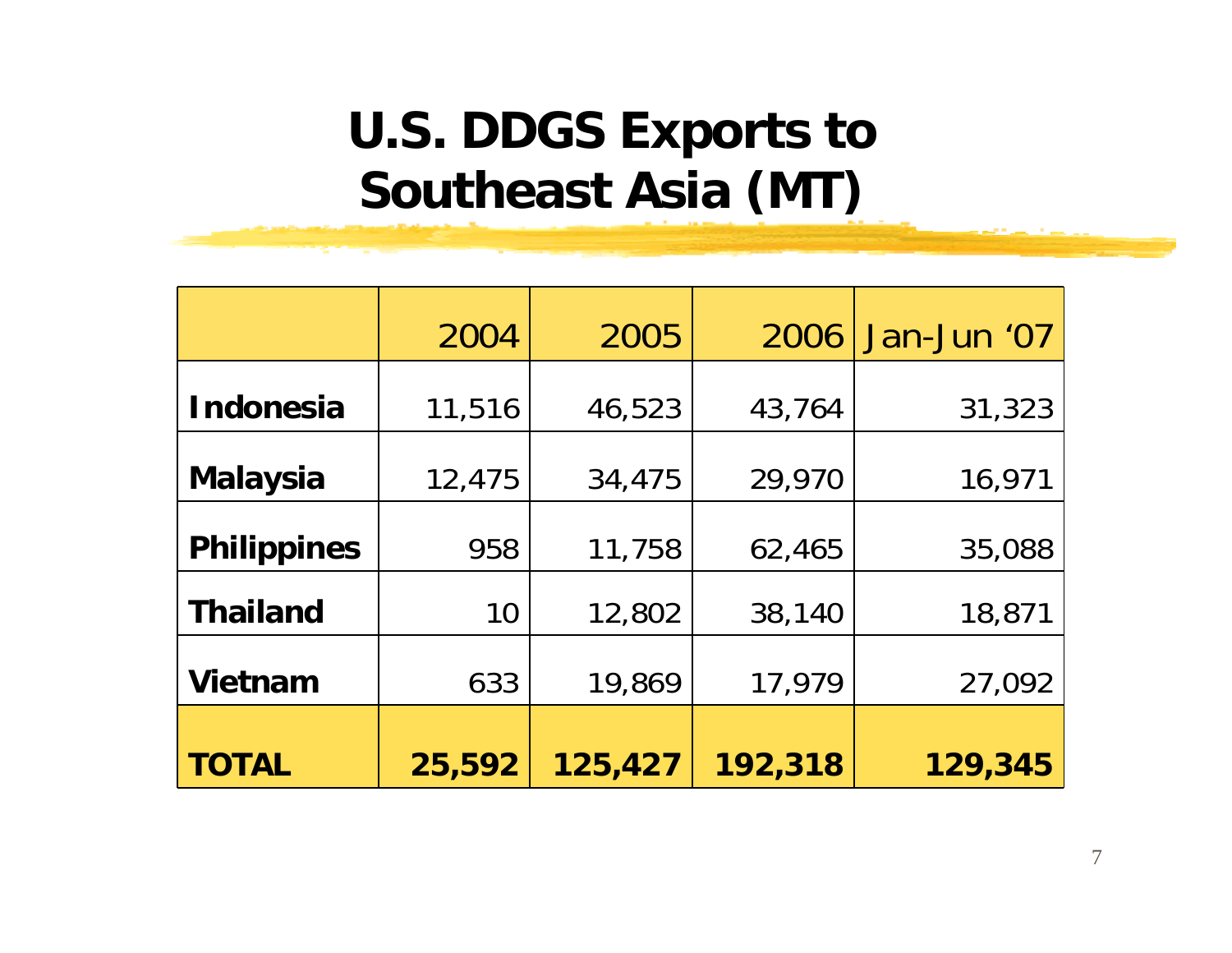

## **Nutrient Specifications**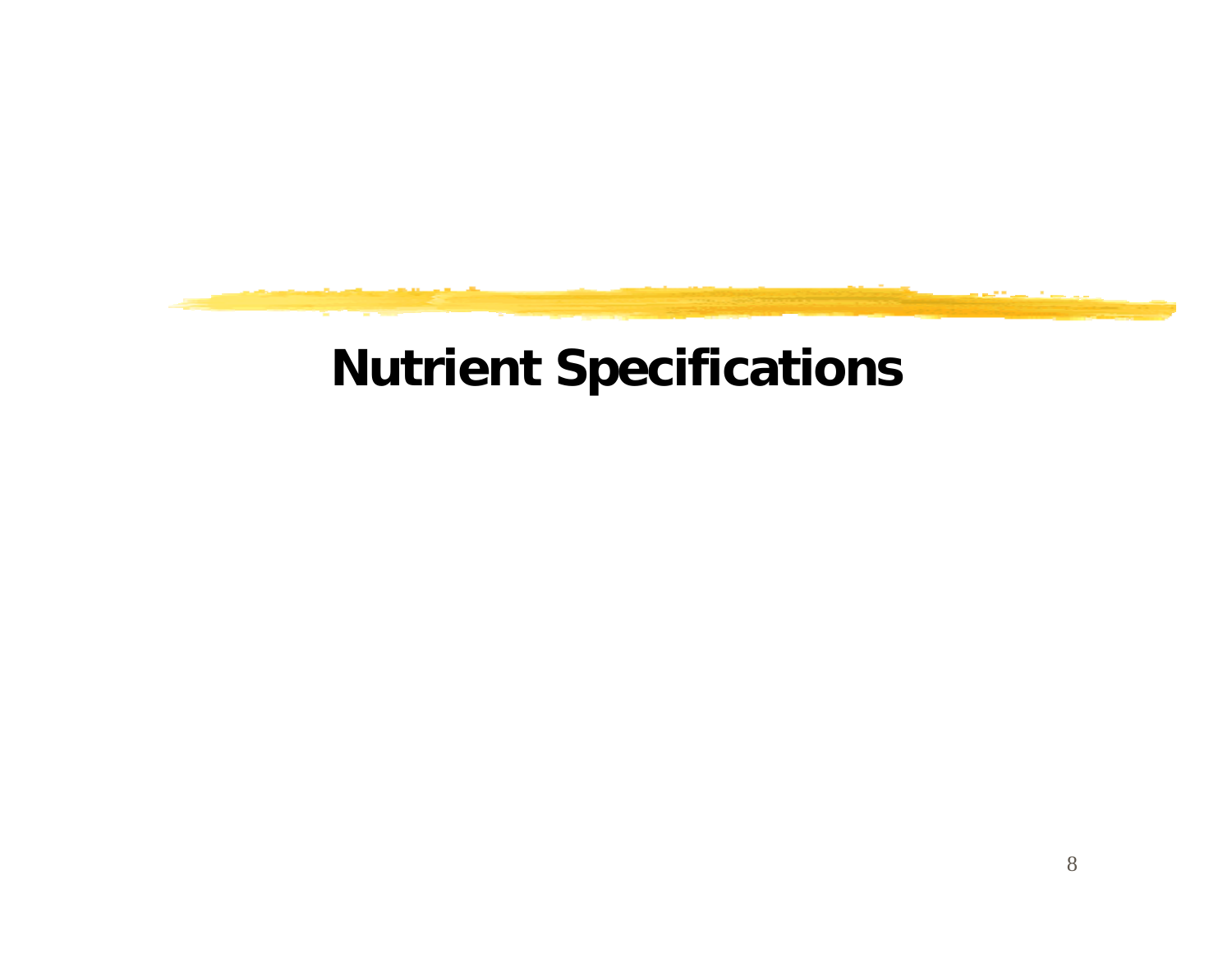# **Nutrient Contributions of DDGS in Food Animal Diets**

 $*$  Energy

- **a Protein & Amino Acids**
- **a** Phosphorus
- **a** Xanthophyll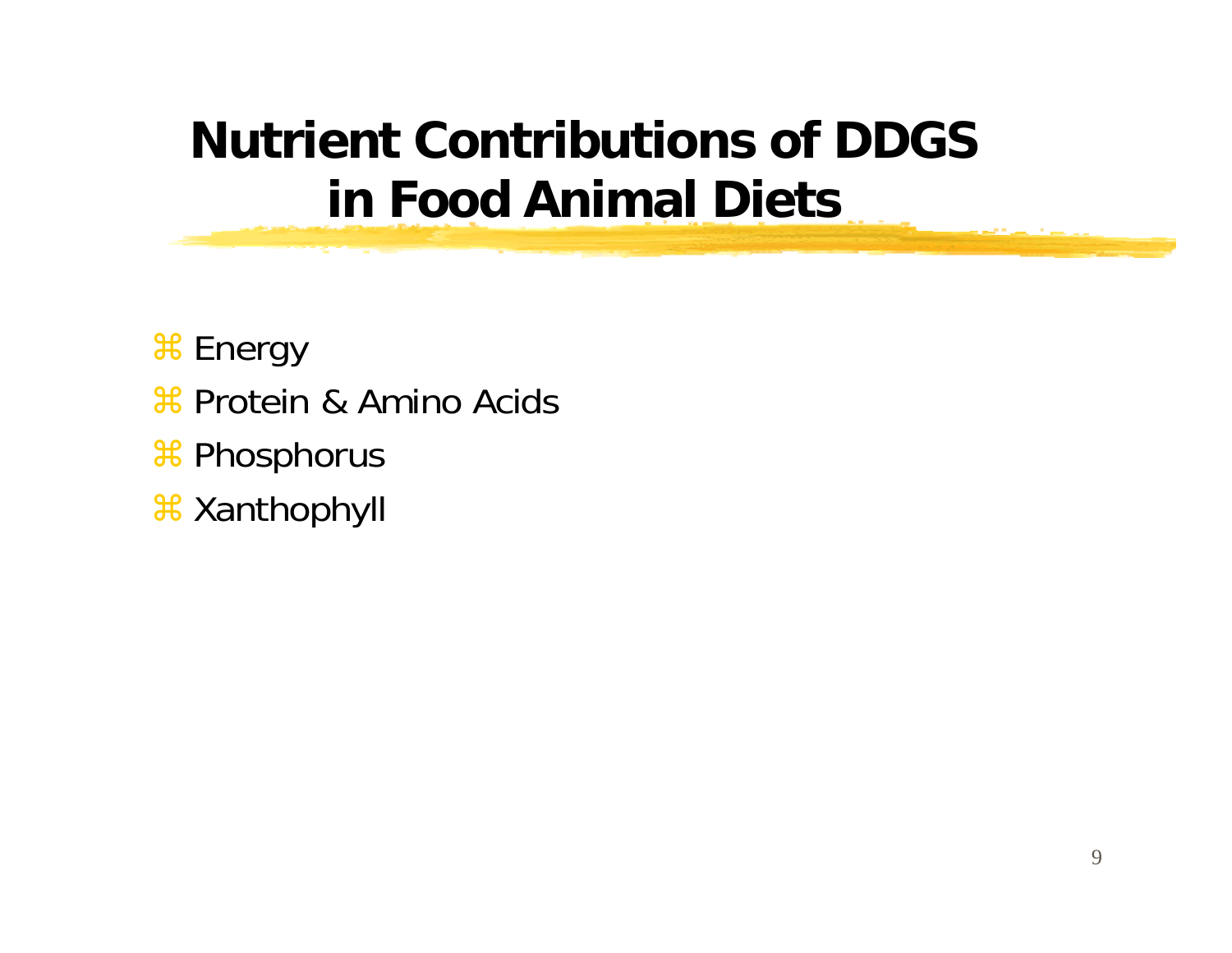## **Nutrient Specifications of DDGS**

a Moisture- maximum 12%

- **a Crude protein- minimum 26.5%**
- **a** Crude fat- minimum 9.5%
- **a** Crude Fiber- maximum 8%
- $\frac{4}{10}$  "Profat"- minimum 36%

Source: Shurson, 2005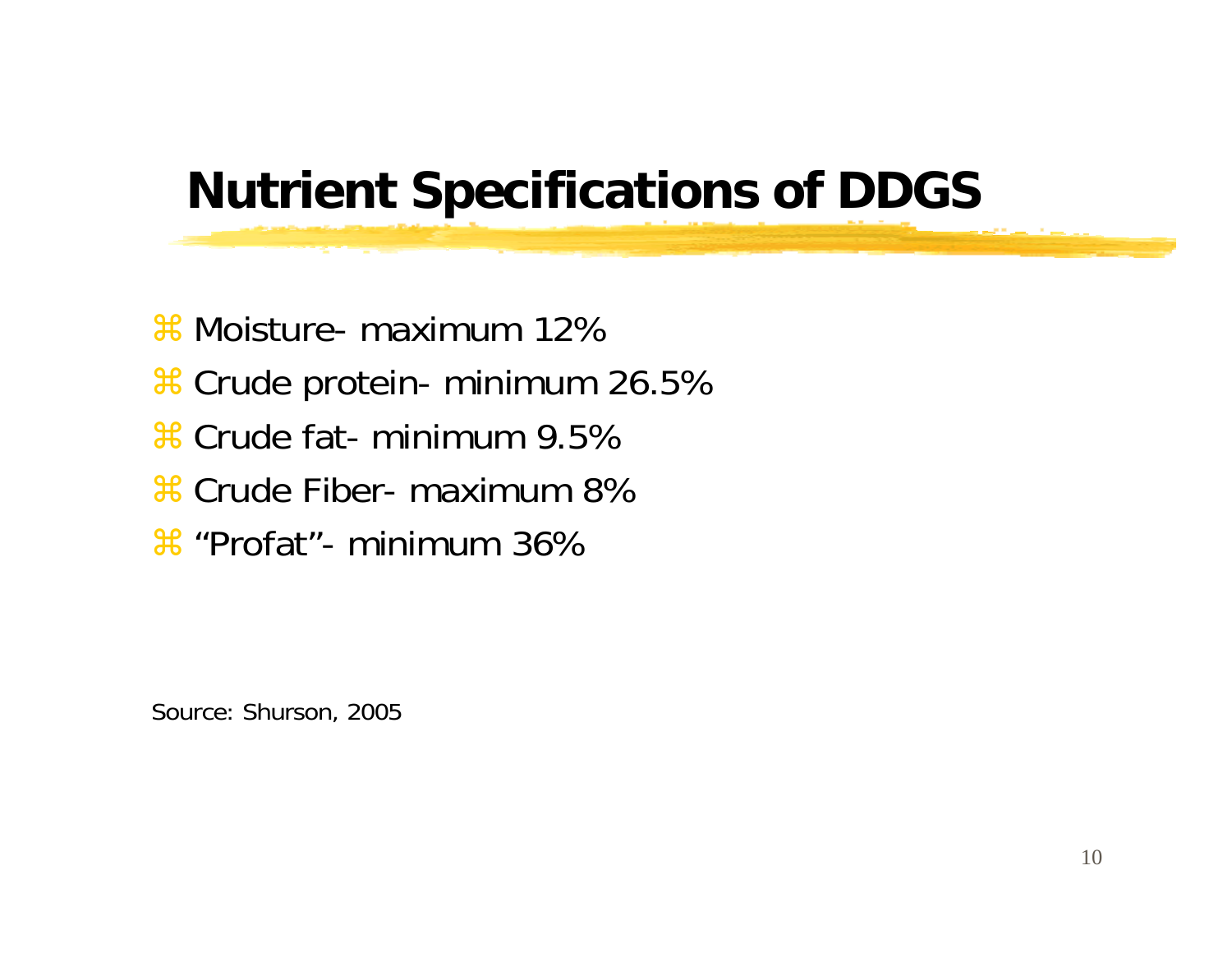# **Other Buyer Considerations with DDGS**

 $\frac{4}{10}$  TPhos- minimum 0.55%  $\frac{4}{12}$  ADF- maximum 12%  $\frac{46}{100}$  NDF- maximum 40%  $*$  TLys:CP- minimum 2.8%

Stein, 2007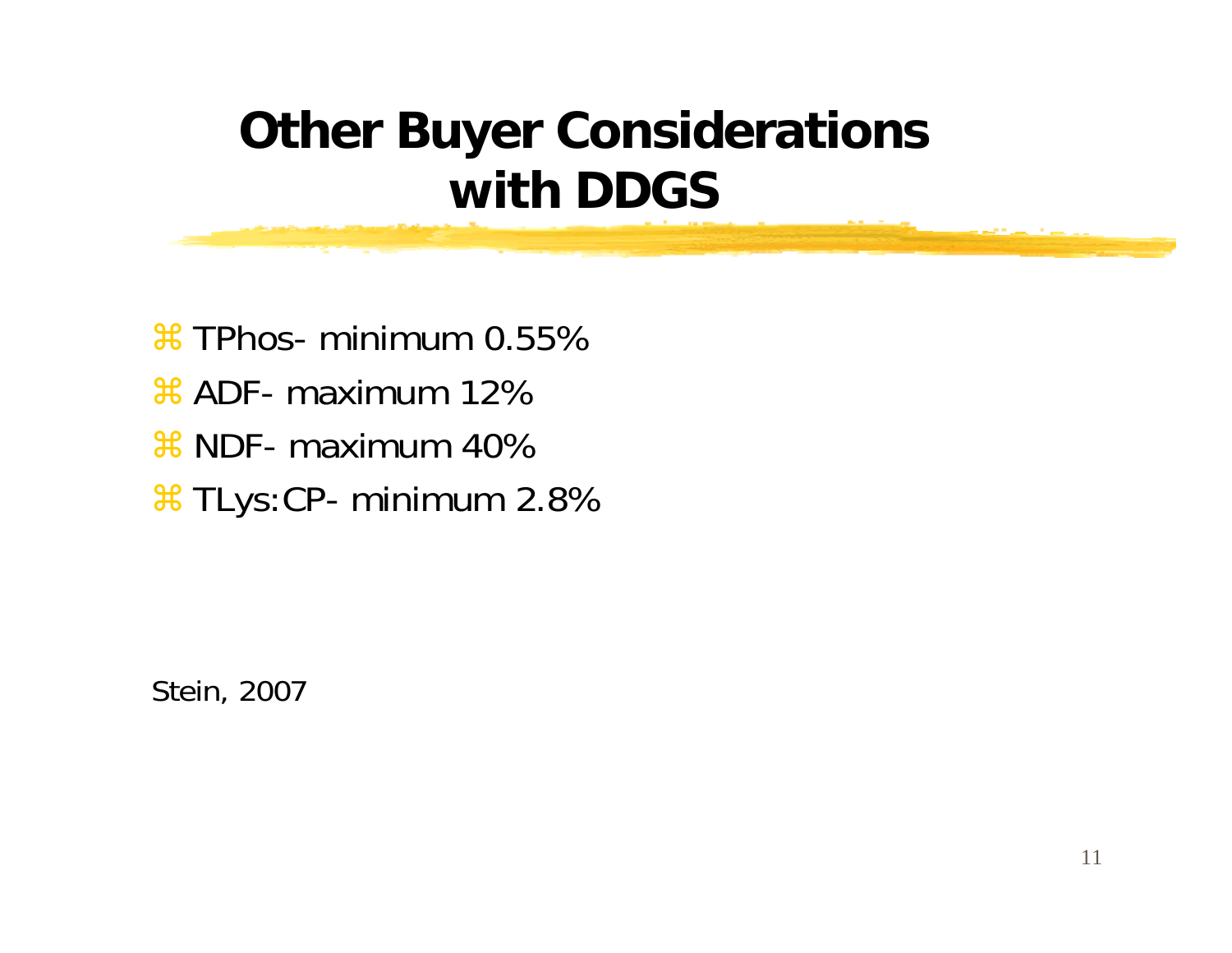## **Energy Value Prediction for DDGS, Swine**

a**DE=** 4,151 - (122 x %ash) + (23 x %CP) + (38 x %Fat) - (64 x %Fiber)

### $RME = DE \times [1.003-(0.0021 \times %CP)]$

### a**NE=** 328 + (0.599 x ME) - (15 x %Ash)  $-(30 \times \%ADF)$

DE & ME, Noblet and Perez, 1993 NE, Ewan, 1989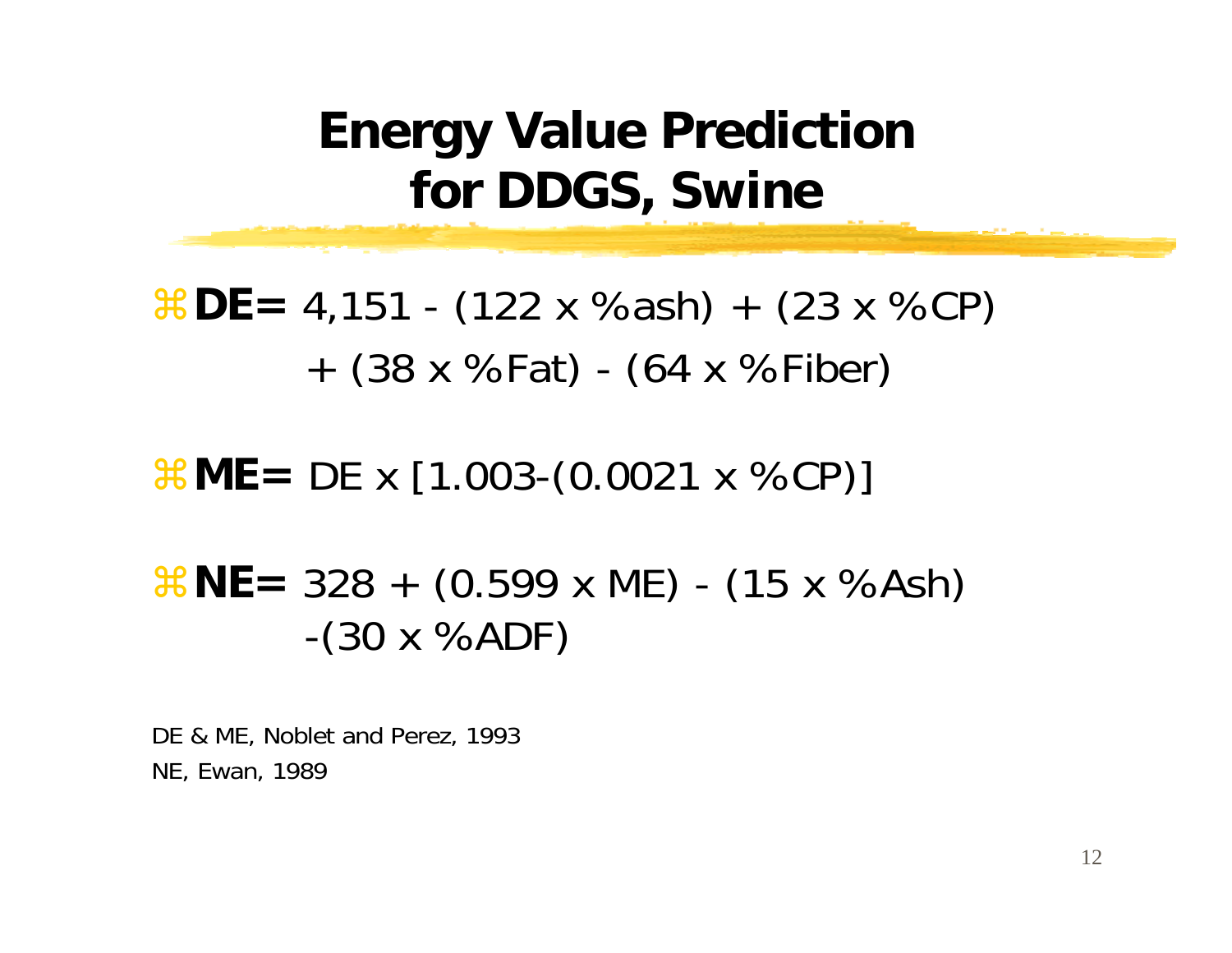## **Energy Value Prediction for DDGS, Swine**

a**DE=** -9,229 - (180.38 x ash) + (106.82 x Fat) (120.44 x ADF) + (3.202 x GE)  $R2 = 0.96$ 

# a**ME=** -7,803 - (223.19 x ash) + (61.3 x Fat) (121.94 x ADF) + (1.911 x GE)

 $R2 = 0.97$ 

\*In kcal/ kg DM

Pedersen et al, 2007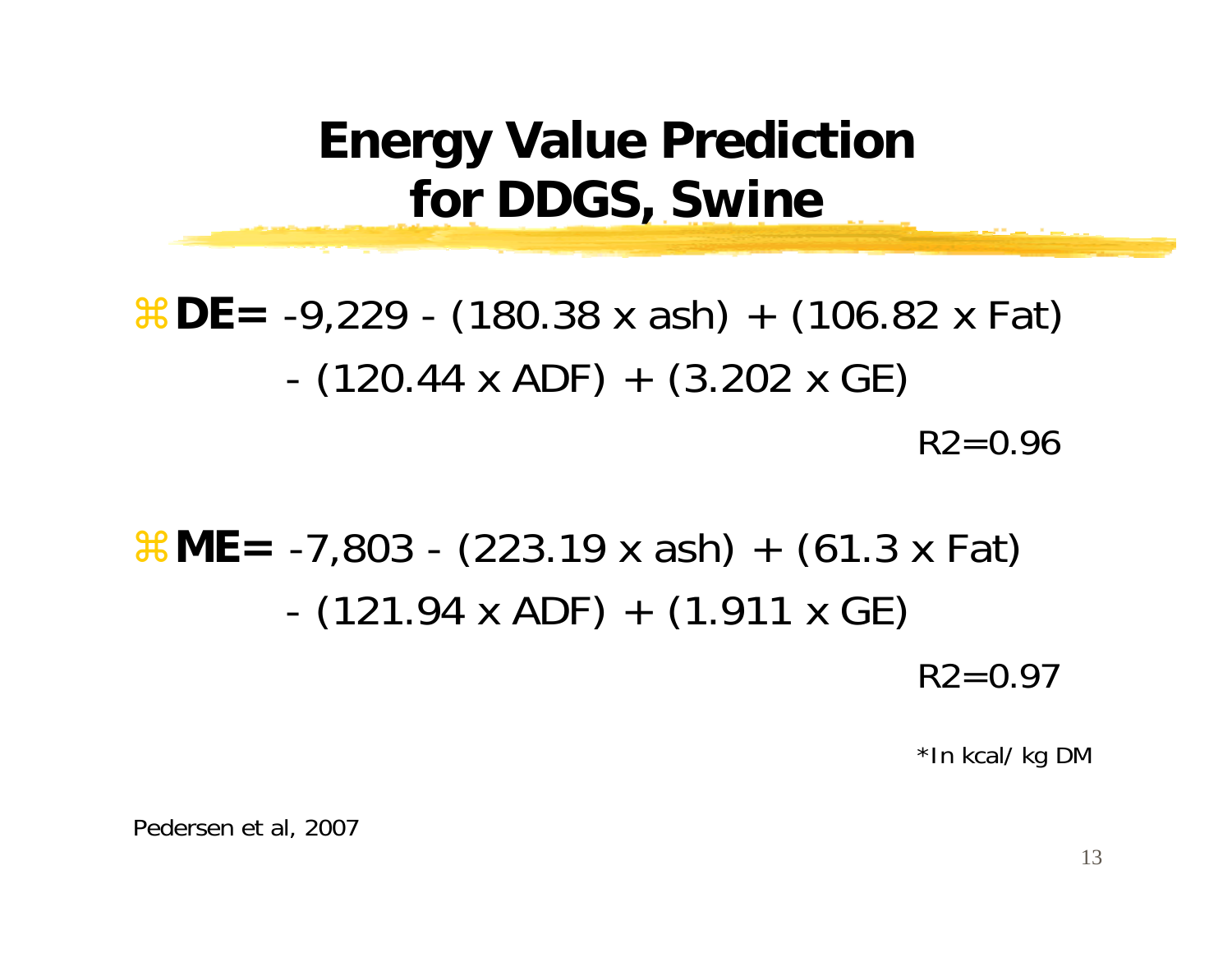# **Determined** ME, kcal/kg **of DDGS**

| ME            | Source               |
|---------------|----------------------|
| 3032          | <b>NRC 1988</b>      |
| 3370          | Spiehs 1999          |
| 3592          | Shurson 2002         |
| 3897          | Pedersen et al. 2005 |
| Equal to corn | <b>Stein 2006</b>    |

Sources: Thaler, 2002; Shurson, 2002; Pedersen, 2005; Stein 2006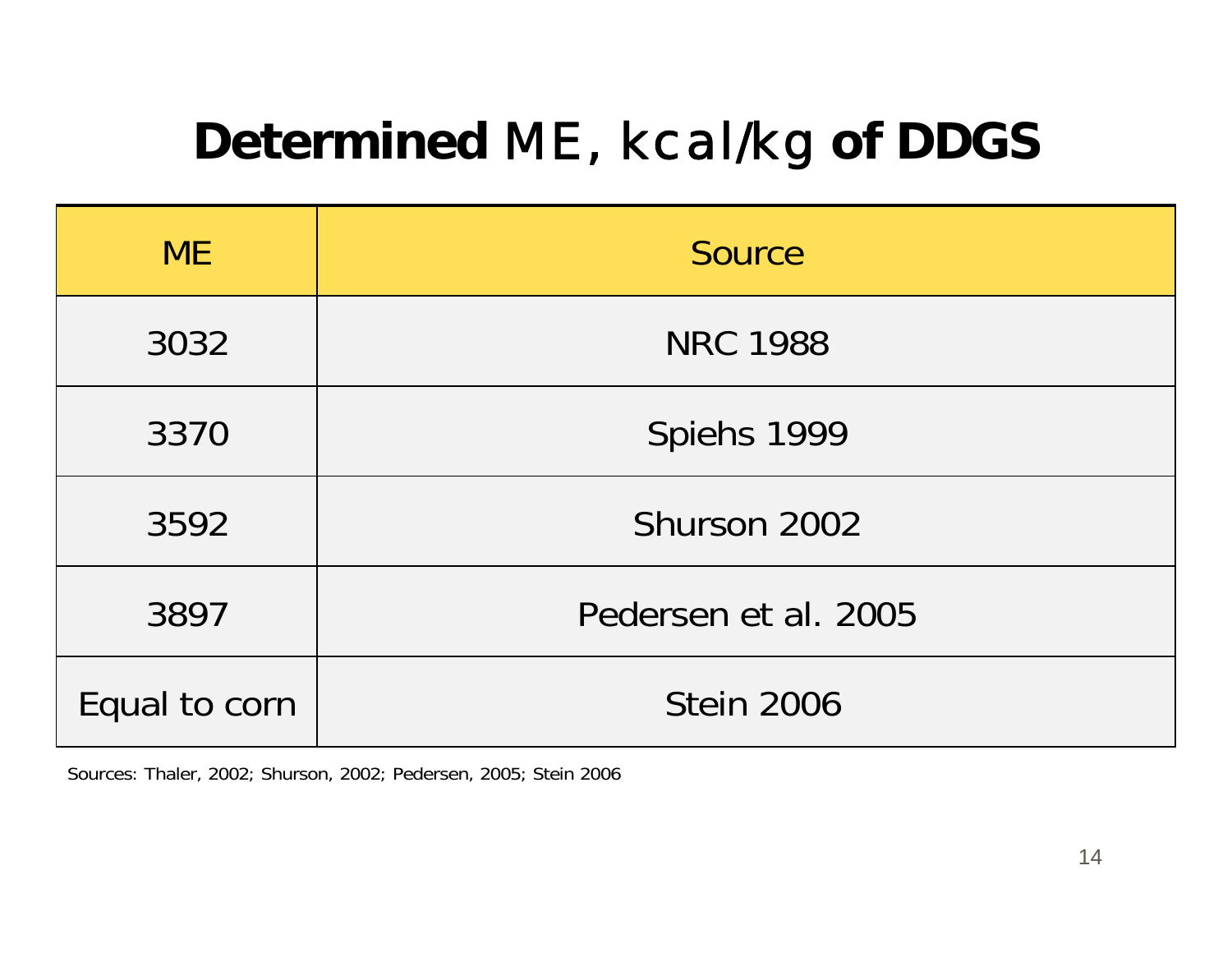## **TMEn Value Prediction for DDGS**

a**TMEn <sup>=</sup>**2957.1 + 43.8(EE) – 79.1(CF)  $R2 = 0.43$ 

 $\text{H}$ **TME**<sub>n</sub> = 2582.3 + 36.7(EE) – 72.4(CF) + 14.6(CP)

 $R2 = 0.44$ 

 $\text{H}$ **TME**<sub>n</sub> = 2732.7 + 36.4(EE) – 76.3(CF) +  $14.5$ (CP) – 26.2(Ash)

 $R2=0.45$ 

Dale and Batal, 2006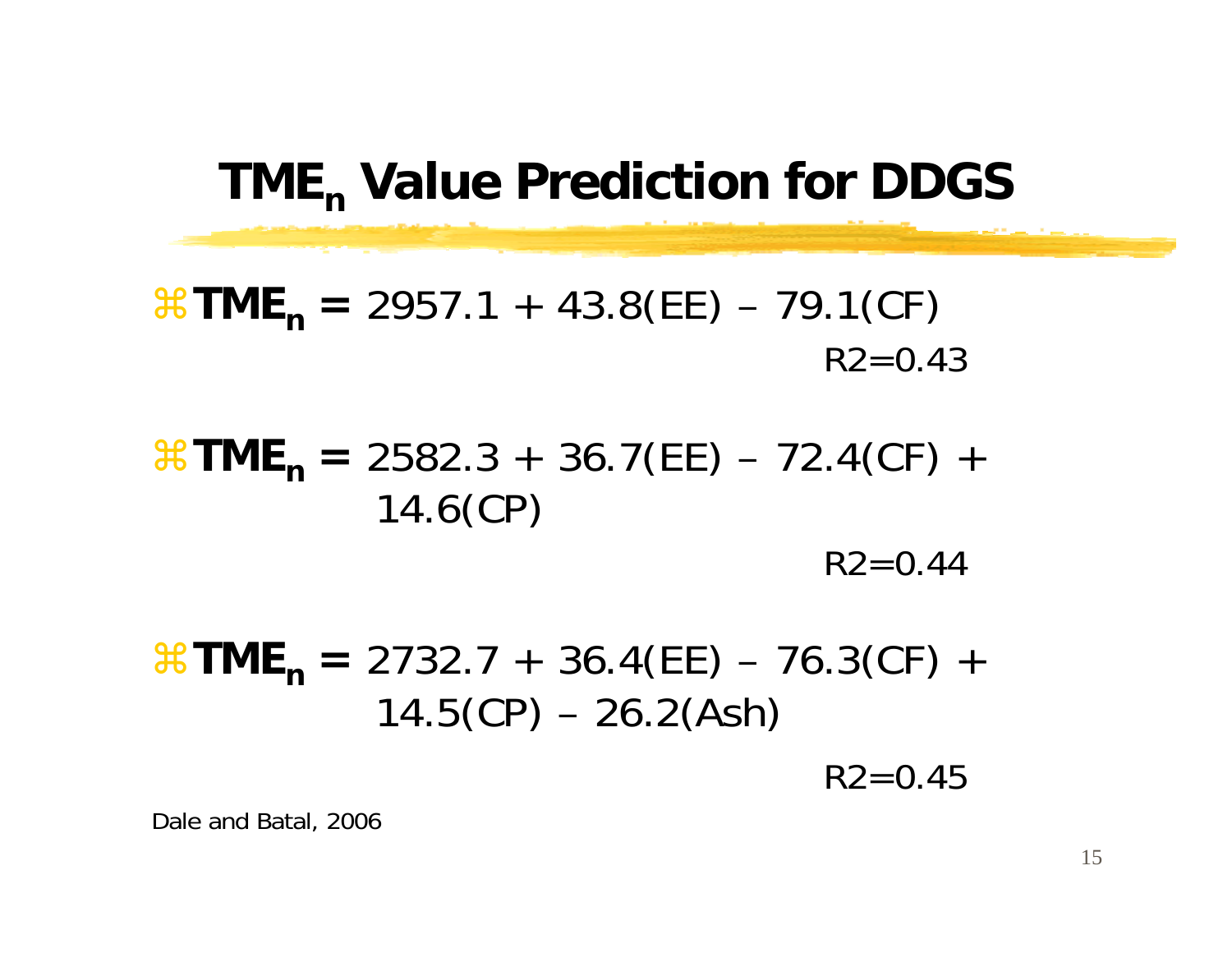# **Determined** TMEn**, kcal/kg of DDGS**

| TME <sub>n</sub> | <b>Source</b>           |
|------------------|-------------------------|
| 2480             | <b>NRC 1994</b>         |
| 2834             | <b>Noll 2004</b>        |
| 2864             | Fastinger et al 2006    |
| 2820             | Batal and Dale 2006     |
| 2899             | Lumpkins and Batal 2005 |
| 2858             | Parsons et al. 2006     |

Sources: Noll, 2005; Creswell, 2006; Waldroup, 2007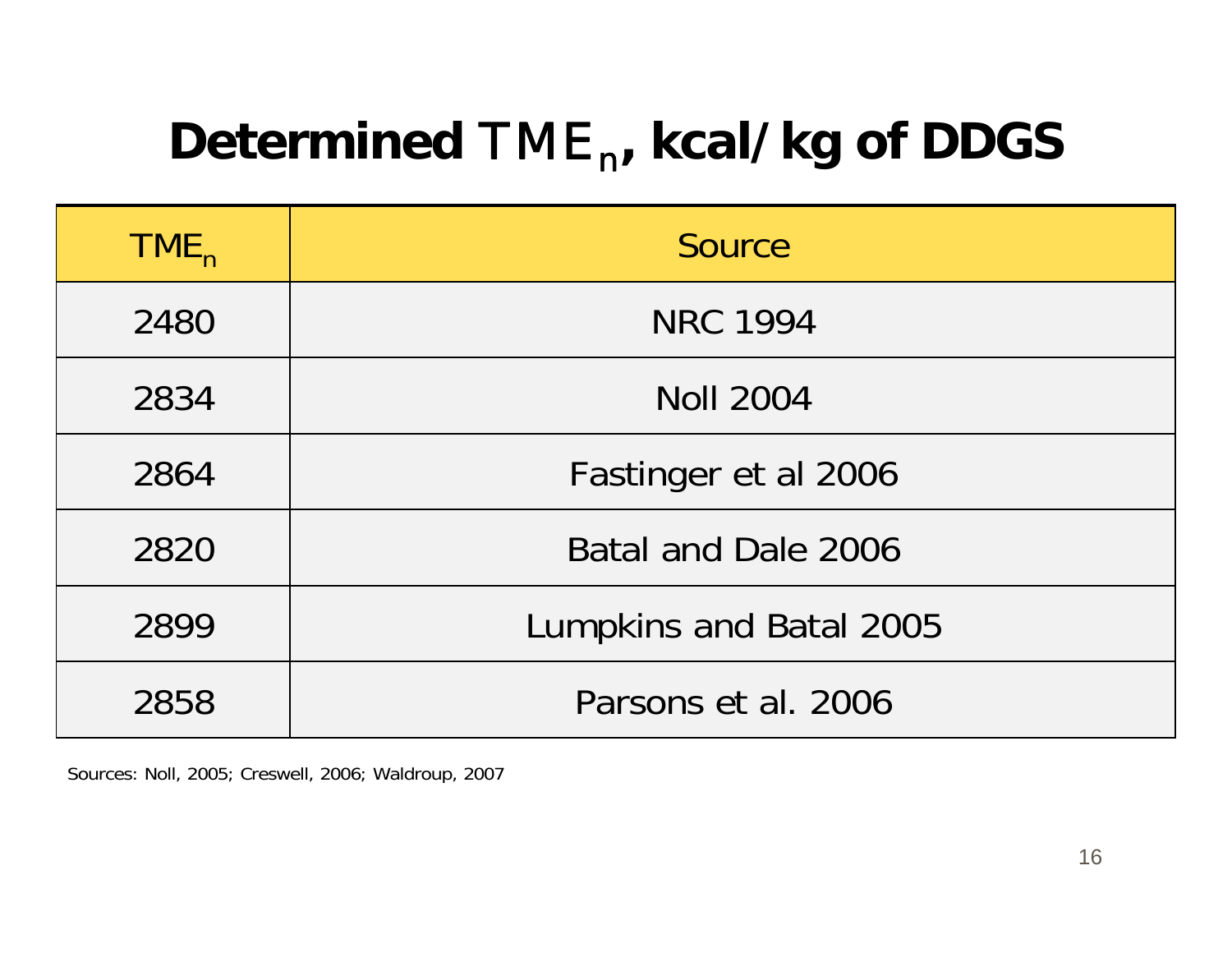### **Amino acid prediction in DDGS, regression equations**

| <b>Amino Acid</b> | Equation                                                                  | $R^2$ |
|-------------------|---------------------------------------------------------------------------|-------|
| Arginine          | $y = 0.07926 + 0.03938$ *CP                                               | 0.48  |
| Cystine           | $y = 0.11159 + 0.01610$ *CP + 0.00244 * Fat                               | 0.52  |
| <b>Isoleucine</b> | $y = -0.23961 + 0.04084$ <sup>*</sup> CP + 0.01227 <sup>*</sup> Fat       | 0.86  |
| Leucine           | $y = -1.15573 + 0.13082$ *CP + 0.06983*Fat                                | 0.86  |
| Lysine            | $y = -0.41534 + 0.04177$ * CP + 0.00913 * Fiber                           | 0.45  |
| Methionine        | $y = -0.17997 + 0.02167$ *CP + 0.01299 * Fat                              | 0.78  |
| <b>TSAA</b>       | $y = -0.12987 + 0.03499$ *CP – 0.00229 * Fat <sup>2</sup> + 0.05344 * Fat | 0.73  |
| <b>Threonine</b>  | $y = -0.05630 + 0.03343$ *CP – 0.00141 *Fat <sup>2</sup> + 0.02989 *Fat   | 0.87  |
| Tryptophan        | $y = 0.01676 + 0.0073$ *CP                                                | 0.31  |
| Valine            | $y = 0.01237 + 0.04731$ *CP + .00054185 *Fat <sup>2</sup>                 | 0.81  |

Sources: Novus International, 2006 (Adapted from Waldroup, 2007)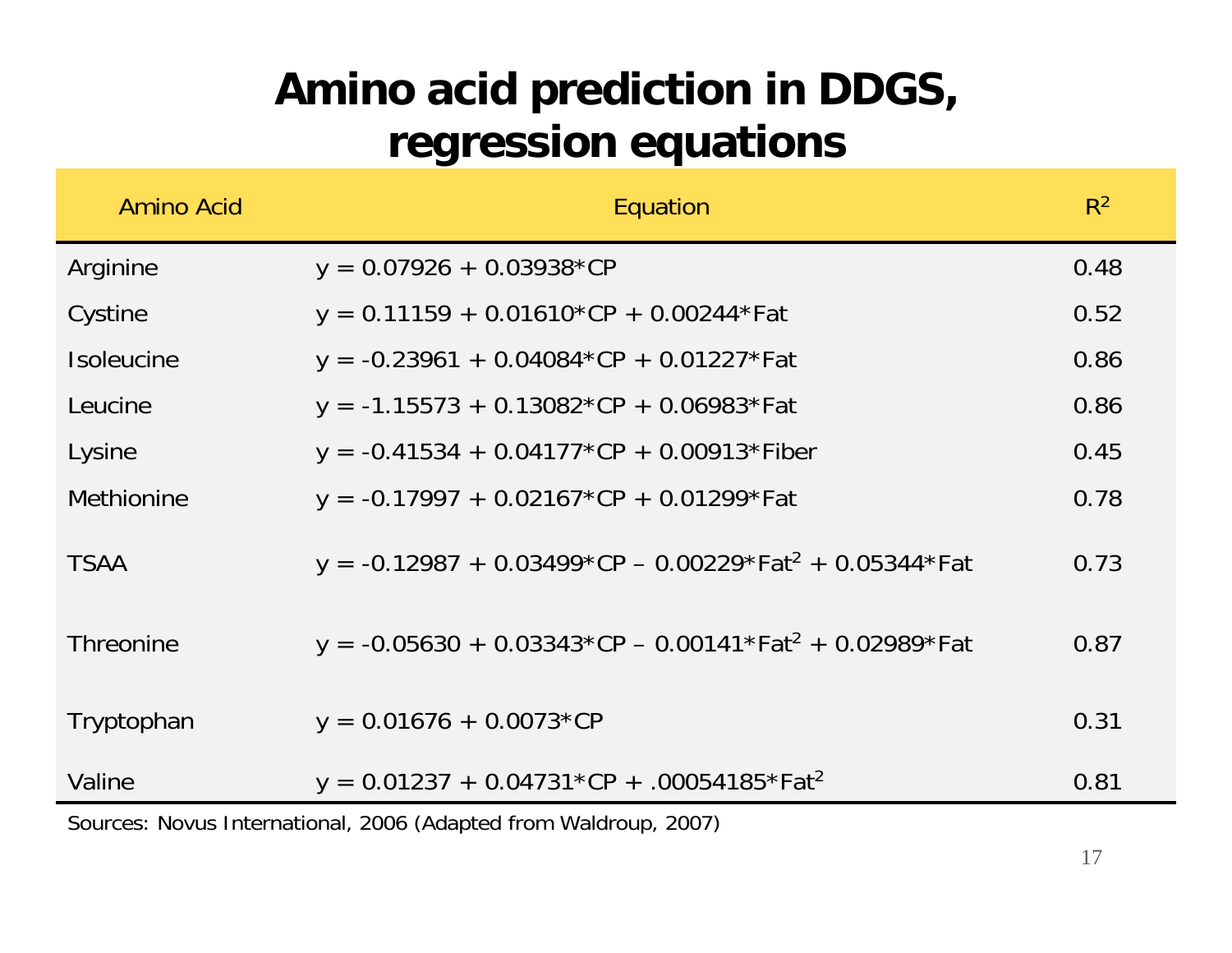#### **Amino acid digestibility coefficients of DDGS, Poultry**

| Amino acid      | $N = 8$ | $N = 47$ | $N = 20$ | $N = 5$ | Weighted<br>average |
|-----------------|---------|----------|----------|---------|---------------------|
| Arginine %      | 84.1    | 85.2     |          | 88.3    | 85.3                |
| Histidine %     | 84.1    |          |          | 85.3    | 84.5                |
| Isoleucine %    | 83.3    | 81.8     |          | 84.1    | 82.2                |
| Leucine %       | 88.6    | 89.3     |          | 90.2    | 89.3                |
| Lysine %        | 69.6    | 65.9     | 71       | 76.5    | 68.5                |
| Methionine %    | 86.8    | 86.1     | 88       | 88.5    | 86.8                |
| Cystine %       | 73.9    | 77.6     | 77       | 81.6    | 77.3                |
| Phenylalanine % | 87.5    |          |          | 88.0    | 87.7                |
| Threonine %     | 74.5    | 74.6     | 76       | 77.5    | 75.1                |
| Tryptophan %    | 82.8    | 83.9     |          | 88.2    | 84.1                |
| Valine %        | 79.3    | 81.8     |          | 81.4    | 81.4                |
| Serine %        | 81.9    |          |          | 84.3    | 82.8                |

Sources: Batal and Dale, 2006; Fiene et al., 2006; Parsons et al. 2006; Fastinger et al. 2006 (Adapted from Waldroup, 2007)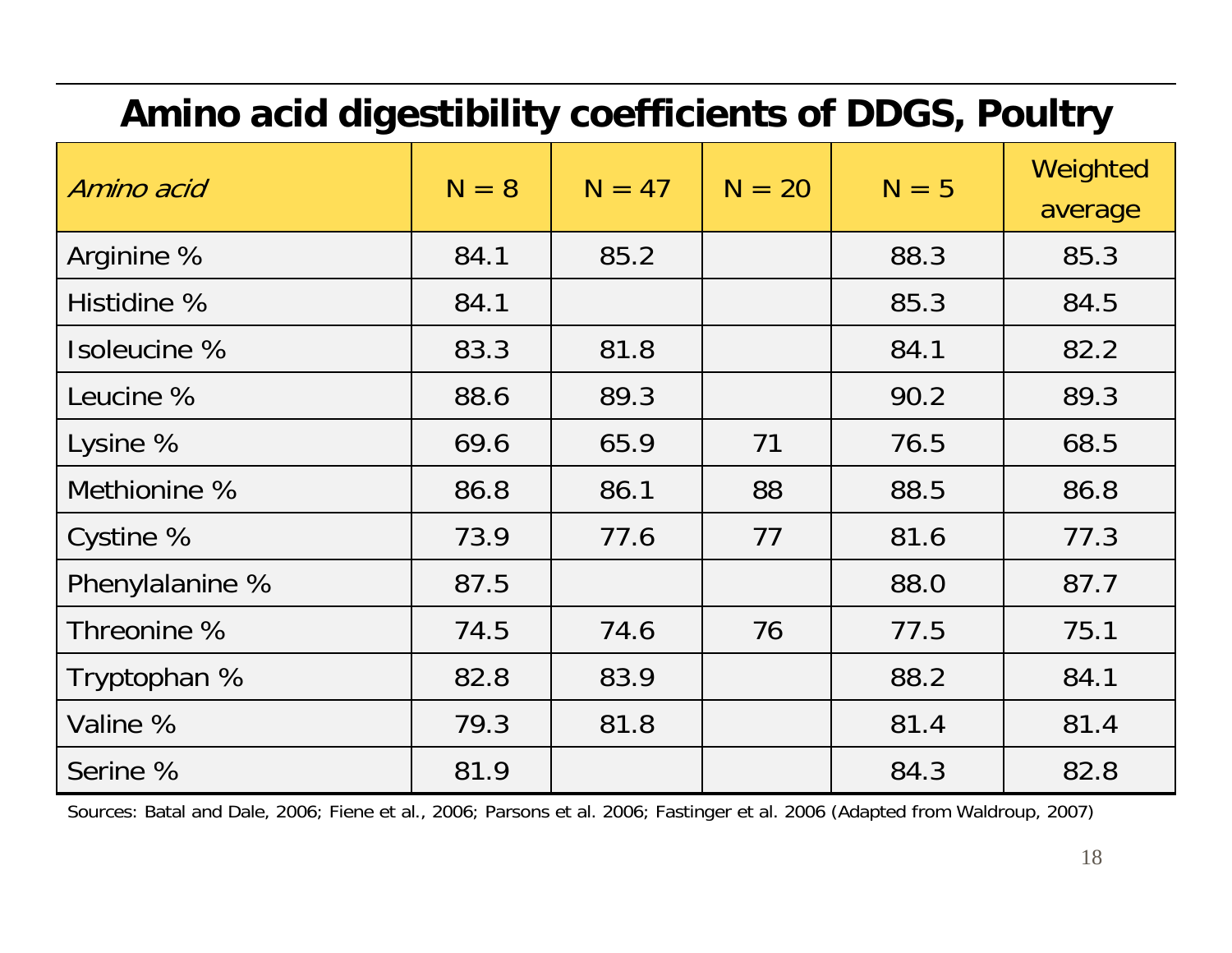# **Digestibility Coefficients of Amino Acids in DDGS, Swine**

| <b>Amino Acid</b> | Range     | Avg | <b>NRC</b> |
|-------------------|-----------|-----|------------|
| Lysine            | $44 - 78$ | 63  | 59         |
| Threonine         | $62 - 83$ | 71  | 65         |
| <b>Methionine</b> | $74 - 89$ | 82  | 75         |
| Tryptophan        | $54 - 80$ | 69  |            |
| <b>Isoleucine</b> | $67 - 83$ | 76  | 79         |
| Arginine          | $74 - 92$ | 81  |            |
| Valine            | $66 - 82$ | 75  |            |

Source: Stein, 2007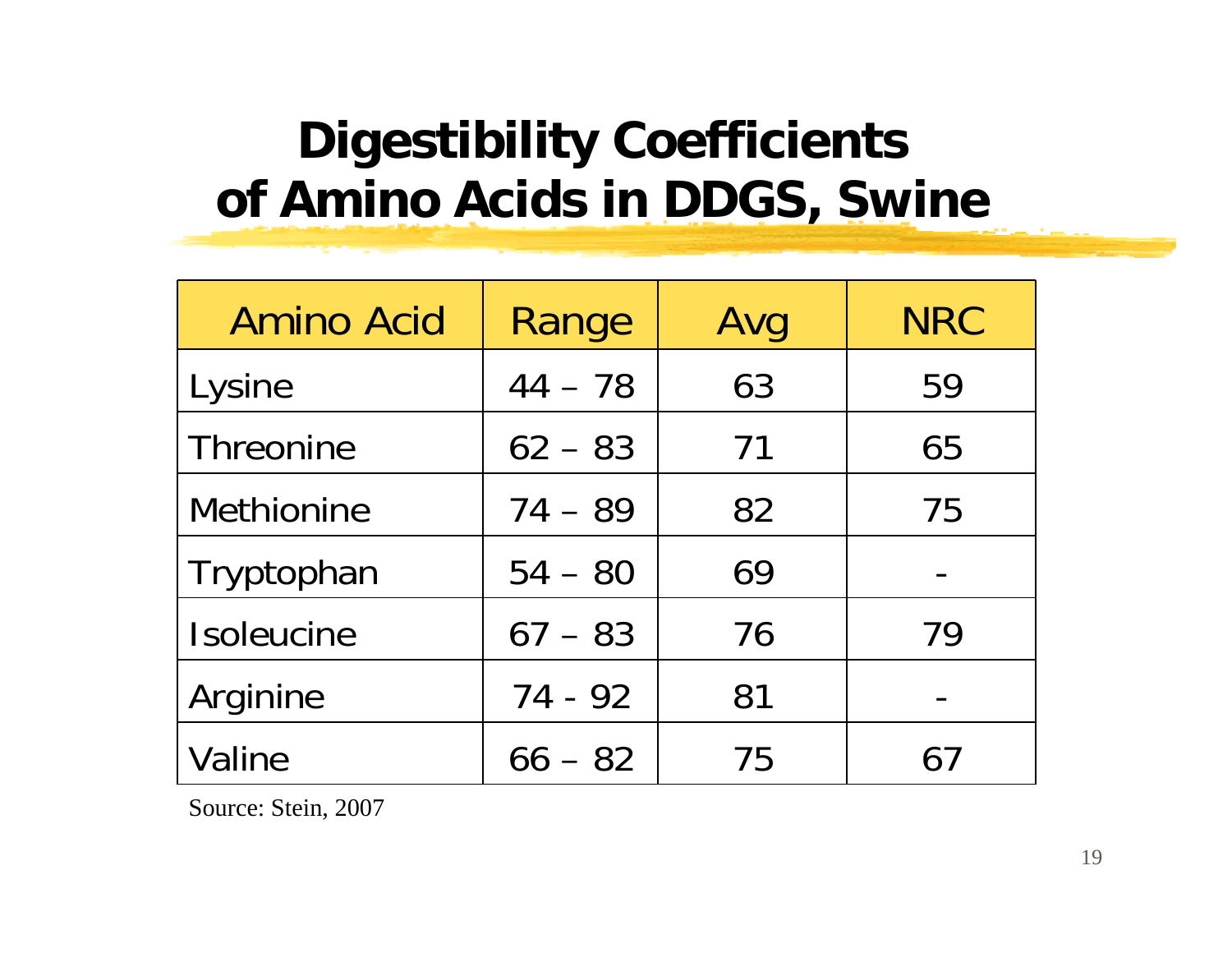# **Digestibility Coefficients of Amino Acids in DDGS, Swine**

| <b>Amino Acid</b> | $\%$ | <b>Amino Acid</b> | $\%$ |
|-------------------|------|-------------------|------|
| Lysine            | 62   | Isoleucine        | 75   |
| Threonine         | 71   | Leucine           | 83   |
| Methionine        | 82   | Valine            | 75   |
| Cystine           | 82   | Arginine          |      |
| Tryptophan        | 70   | Phenylalanine     |      |

Source: KSU Swine Day, 2007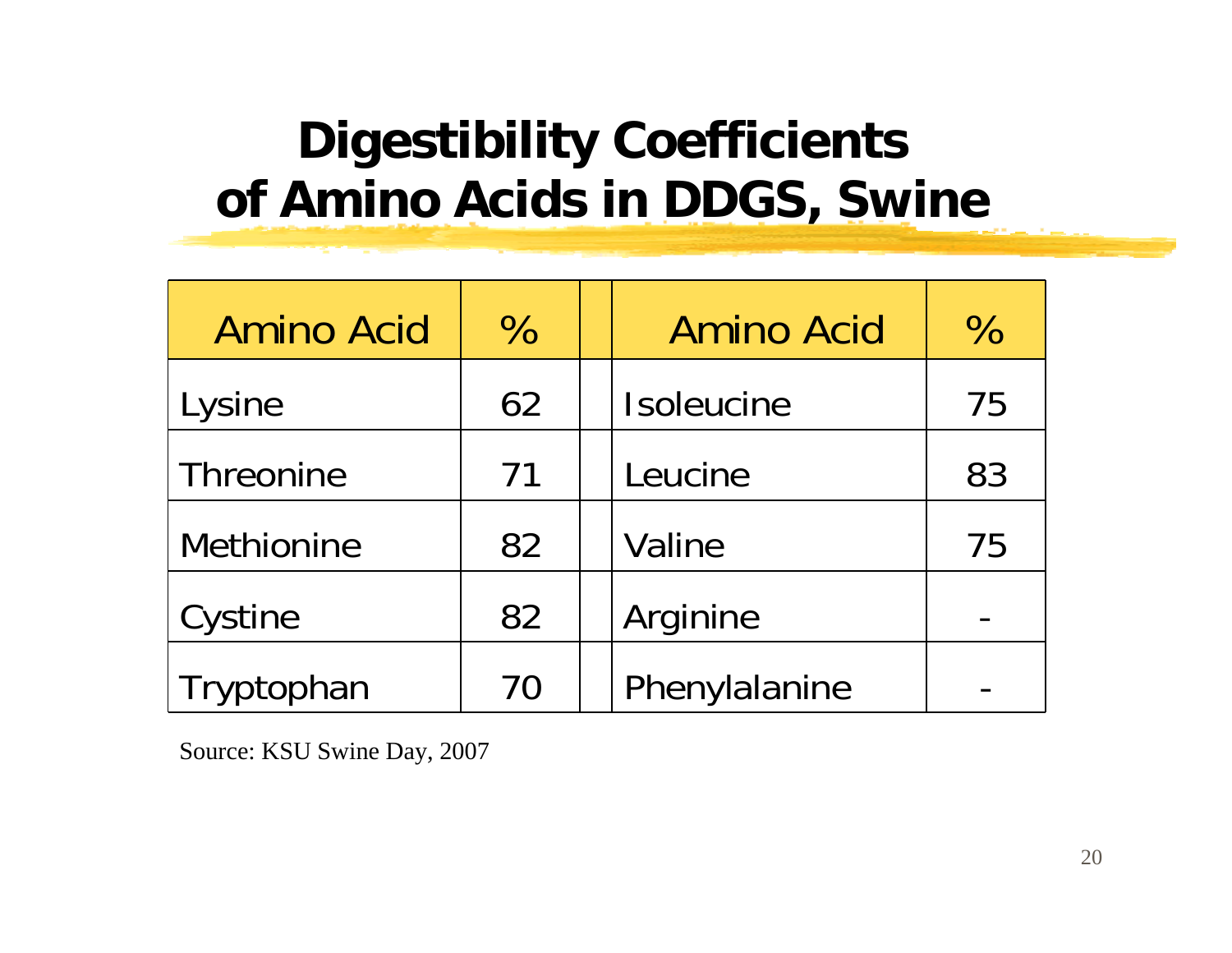| <b>Mineral composition of DDGS</b>                                                                                         |           |          |          |         |                     |  |
|----------------------------------------------------------------------------------------------------------------------------|-----------|----------|----------|---------|---------------------|--|
| <b>Nutrient</b>                                                                                                            | $N = 118$ | $N = 12$ | $N = 20$ | $N = 4$ | Weighted<br>Average |  |
| Ca                                                                                                                         | 0.05      | 0.29     |          | 0.03    | 0.07                |  |
| P                                                                                                                          | 0.79      | 0.68     | 0.73     | 0.73    | 0.77                |  |
| K                                                                                                                          | 0.84      | 0.91     |          |         | 0.85                |  |
| <b>Na</b>                                                                                                                  | 0.21      | 0.25     |          | 0.11    | 0.20                |  |
| Sources: Spiehs et al., 2002; Batal and Dale 2003; Martinez, Amezcua et al. 2004; Parsons et al 2006 (from Waldroup, 2007) |           |          |          |         |                     |  |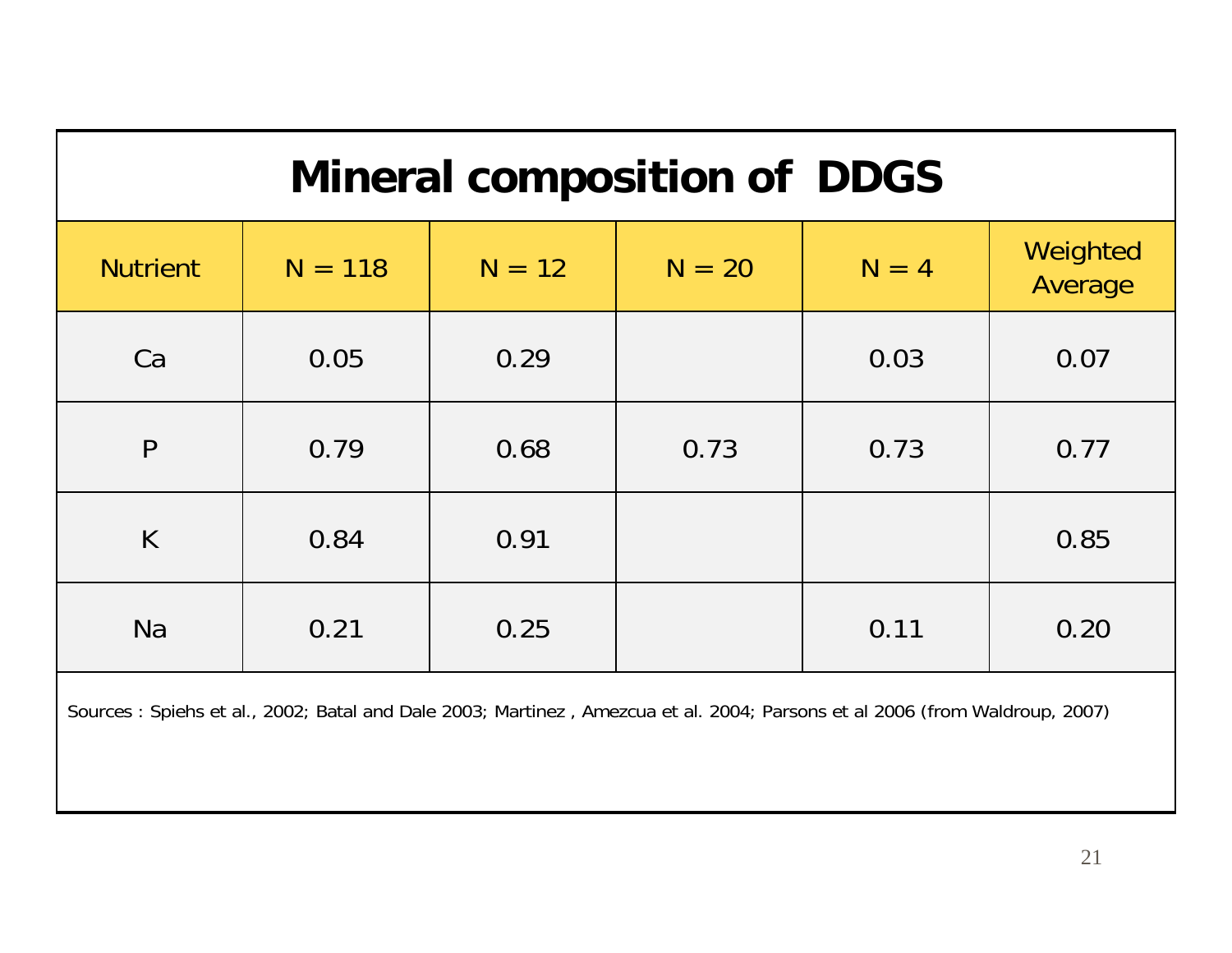| <b>Phosphorus availability in DDGS</b> |      |                |                       |  |  |  |  |
|----------------------------------------|------|----------------|-----------------------|--|--|--|--|
| <b>Author</b>                          | Year | <b>Species</b> | % Availabilty of Phos |  |  |  |  |
| <b>Lumpkins and Batal</b>              | 2005 | poultry        | 68                    |  |  |  |  |
|                                        |      |                | 54                    |  |  |  |  |
|                                        |      |                | 62                    |  |  |  |  |
| Martinez, Amezcua et al.               | 2005 | poultry        | 62                    |  |  |  |  |
| Widmer et al.                          | 2007 | swine          | 59                    |  |  |  |  |
| Pedersen et al                         | 2007 | swine          | 59                    |  |  |  |  |

Source: Waldroup, 2007; Stein, 2007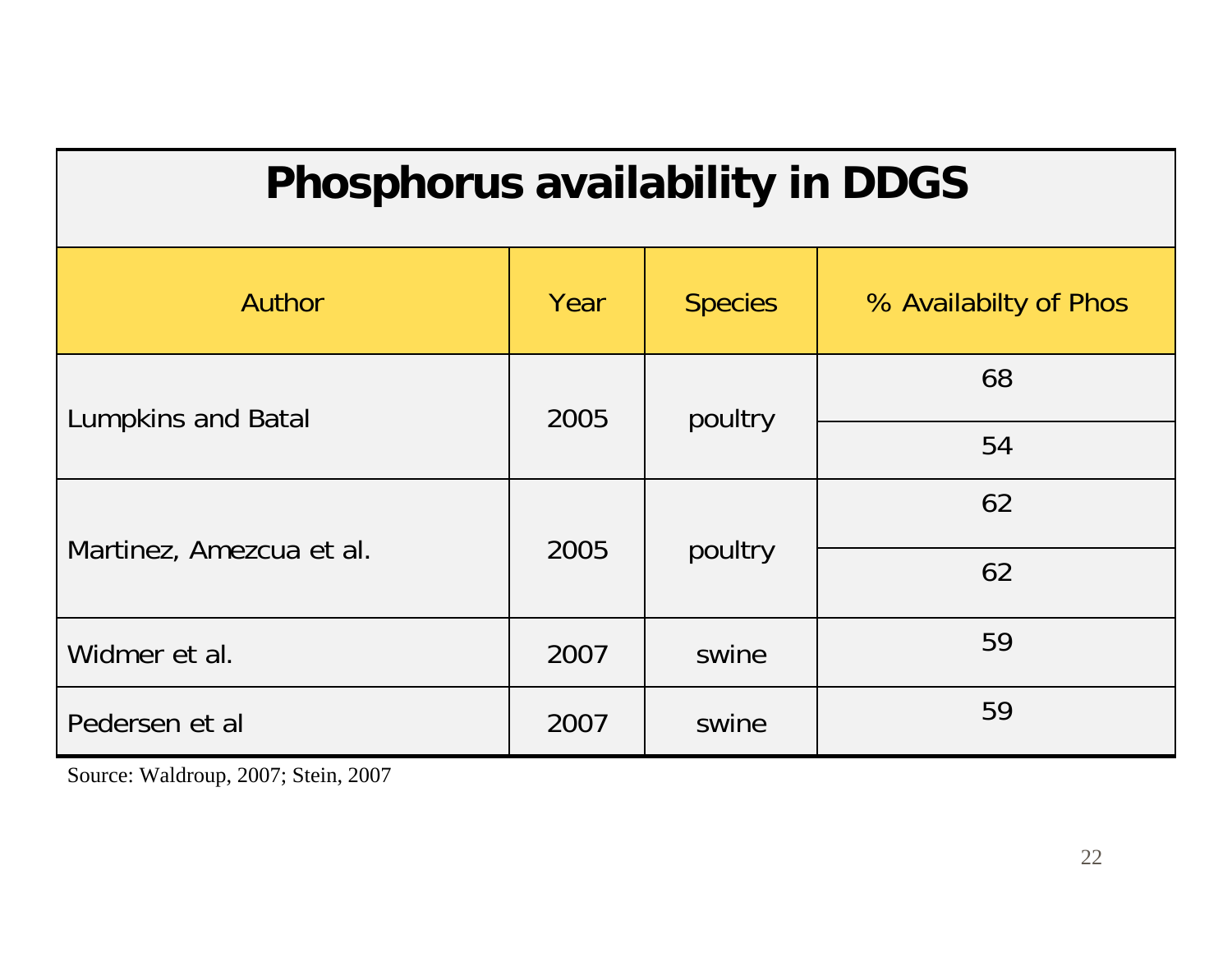# Xanthophyll Content of Corn, Corn Gluten Meal and DDGS

 $\text{R}$  Corn= 5 to 25 mg/kg

### *<del>& Corn gluten meal* = 130 to 170 mg/kg</del>

### *<del>&Corn DDGS= 40 to 50 mg/kg*</del>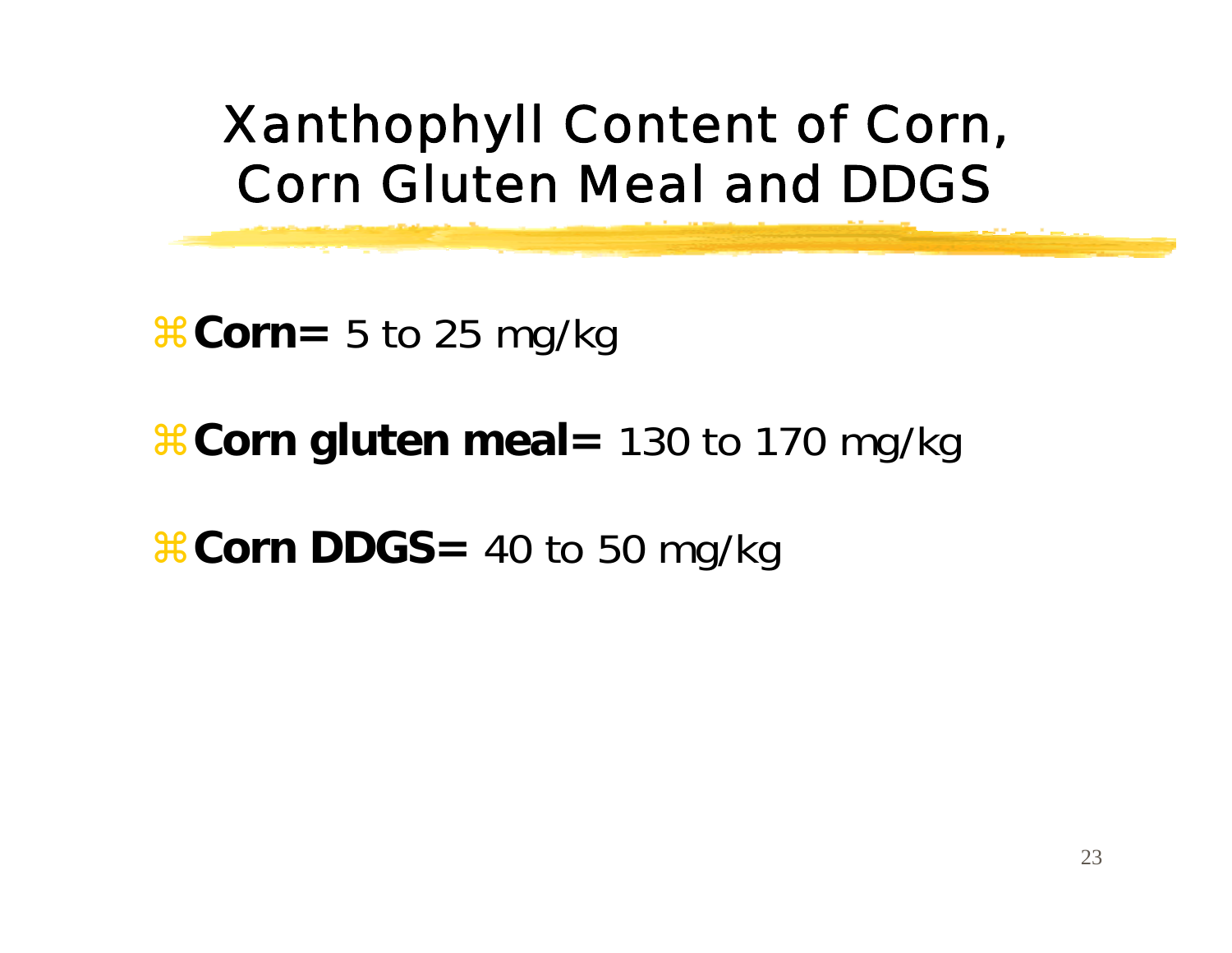| <b>Suggested nutrient matrix for New Generation DDGS, Poultry</b> |               |  |                   |               |  |
|-------------------------------------------------------------------|---------------|--|-------------------|---------------|--|
| <b>Nutrient</b>                                                   | <b>Amount</b> |  | <b>Nutrient</b>   | <b>Amount</b> |  |
| Dry matter %                                                      | 88.00         |  | Calcium %         | 0.07          |  |
| Crude protein %                                                   | 27.00         |  | Phosphorus %      | 0.77          |  |
| Fat %                                                             | 9.00          |  | AvPhos, poultry % | 0.47          |  |
| Fiber %                                                           | 8.00          |  | Potassium %       | 0.85          |  |
| ME Poultry, kcal/kg                                               | 2820          |  | Sodium %          | 0.20          |  |
| Arginine %                                                        | 1.14          |  | Dig Arginine %    | 0.97          |  |
| Isoleucine %                                                      | 0.97          |  | Dig Isoleucine %  | 0.80          |  |
| Leucine %                                                         | 3.00          |  | Dig Leucine %     | 2.67          |  |
| Lysine %                                                          | 0.79          |  | Dig Lysine %      | 0.53          |  |
| Methionine %                                                      | 0.52          |  | Dig Methionine %  | 0.45          |  |
| Cystine %                                                         | 0.57          |  | Dig Cystine %     | 0.44          |  |
| Threonine %                                                       | 1.00          |  | Dig Threonine %   | 0.75          |  |
| Tryptophan %                                                      | 0.21          |  | Dig Tryptophan %  | 0.18          |  |
| Valine %                                                          | 1.33          |  | Dig Valine %      | 1.08          |  |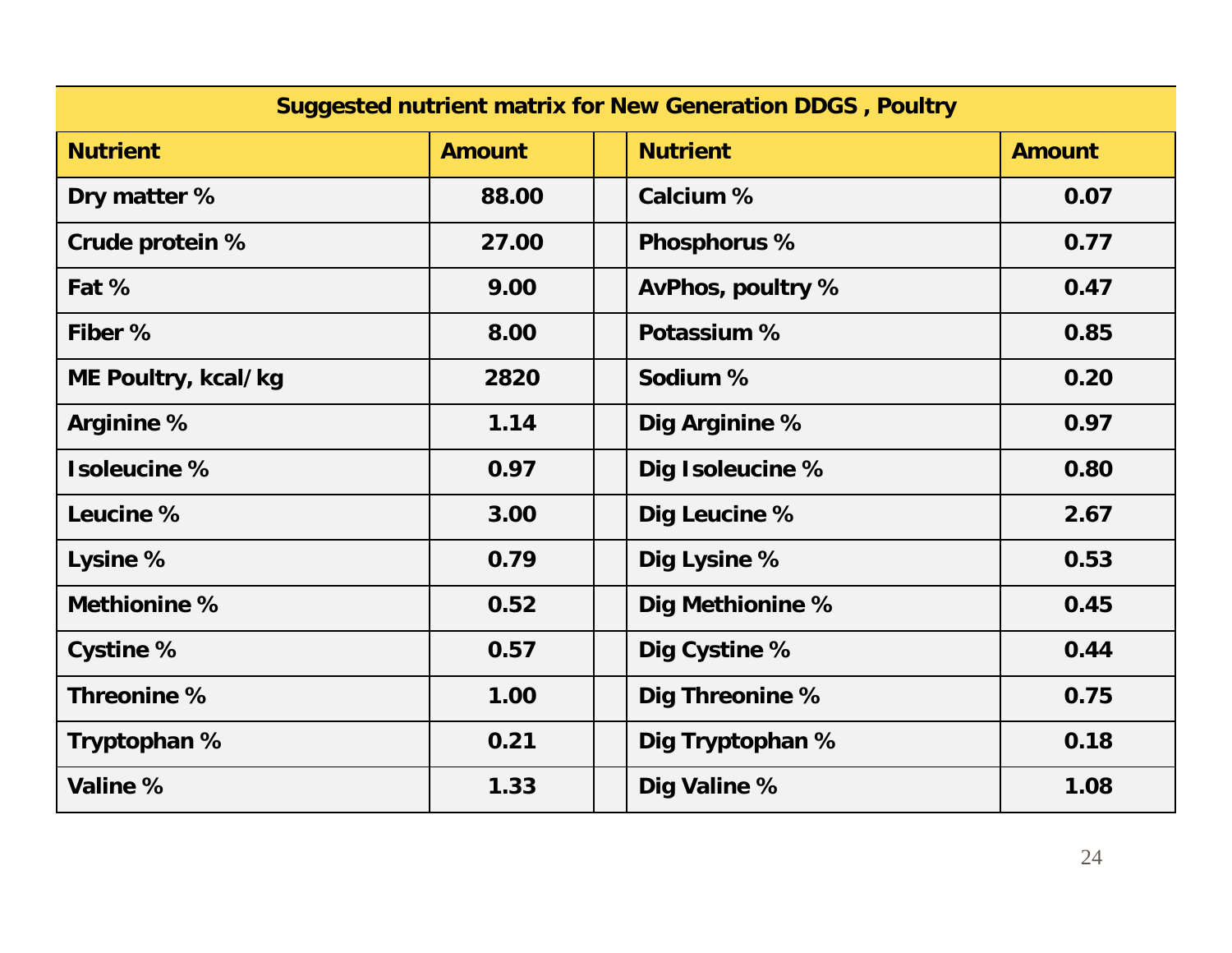| <b>Suggested nutrient matrix for New Generation DDGS, Swine</b> |               |  |                  |               |  |
|-----------------------------------------------------------------|---------------|--|------------------|---------------|--|
| <b>Nutrient</b>                                                 | <b>Amount</b> |  | <b>Nutrient</b>  | <b>Amount</b> |  |
| Dry matter %                                                    | 88.00         |  | Calcium %        | 0.07          |  |
| Crude protein %                                                 | 27.00         |  | Phosphorus %     | 0.77          |  |
| Fat %                                                           | 9.00          |  | Av Phos, Swine % | 0.45          |  |
| Fiber %                                                         | 8.00          |  | Potassium %      | 0.85          |  |
| ME Swine, kcal/kg                                               | 3300          |  | Sodium %         | 0.20          |  |
| Arginine %                                                      | 1.14          |  | Dig Arginine %   | 0.93          |  |
| Isoleucine %                                                    | 0.97          |  | Dig Isoleucine % | 0.73          |  |
| Leucine %                                                       | 3.00          |  | Dig Leucine %    | 2.49          |  |
| Lysine %                                                        | 0.79          |  | Dig Lysine %     | 0.46          |  |
| Methionine %                                                    | 0.52          |  | Dig Methionine % | 0.39          |  |
| Cystine %                                                       | 0.57          |  | Dig Cystine %    | 0.47          |  |
| Threonine %                                                     | 1.00          |  | Dig Threonine %  | 0.65          |  |
| Tryptophan %                                                    | 0.21          |  | Dig Tryptophan % | 0.15          |  |
| Valine %                                                        | 1.33          |  | Dig Valine %     | 0.89          |  |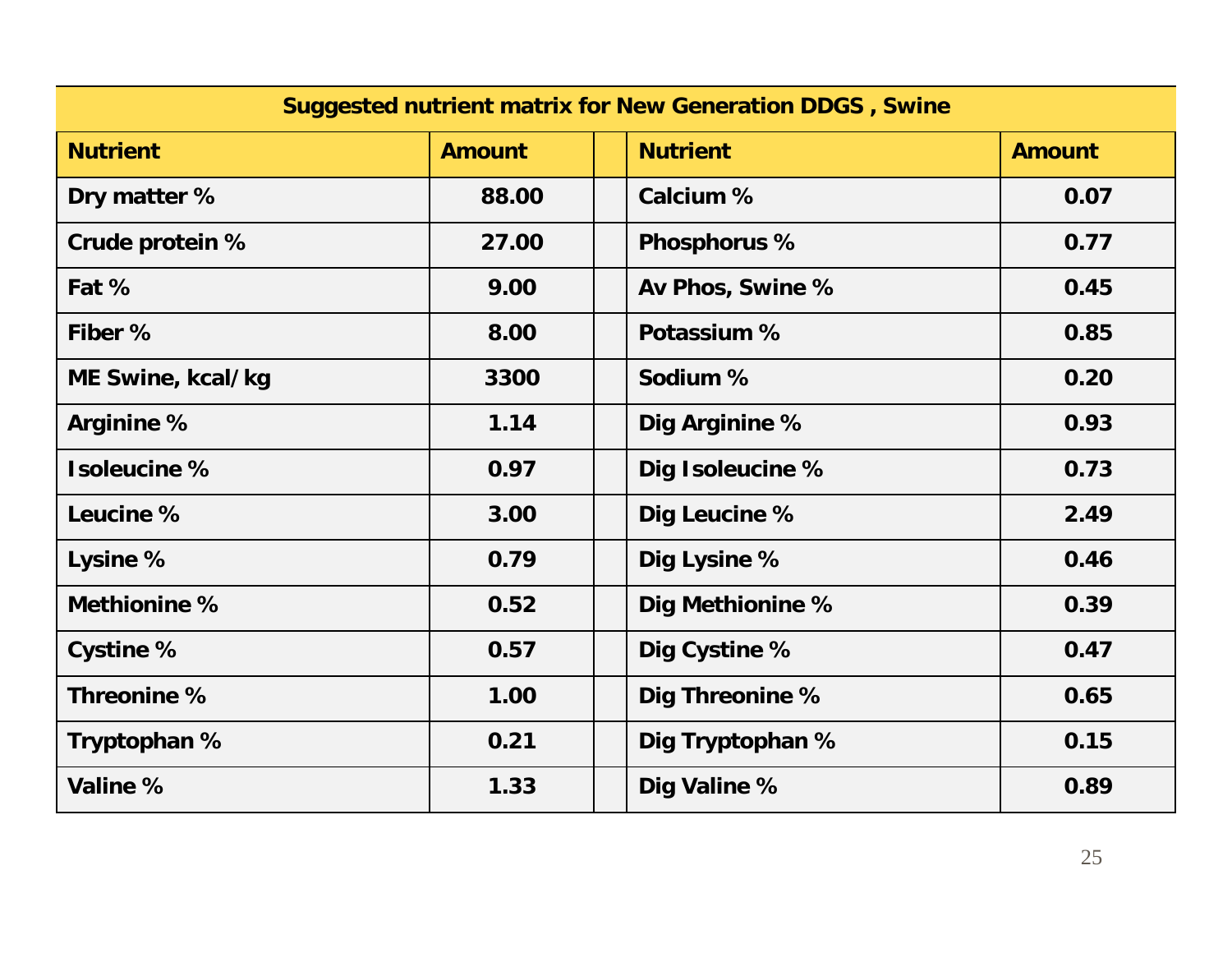## Quality Considerations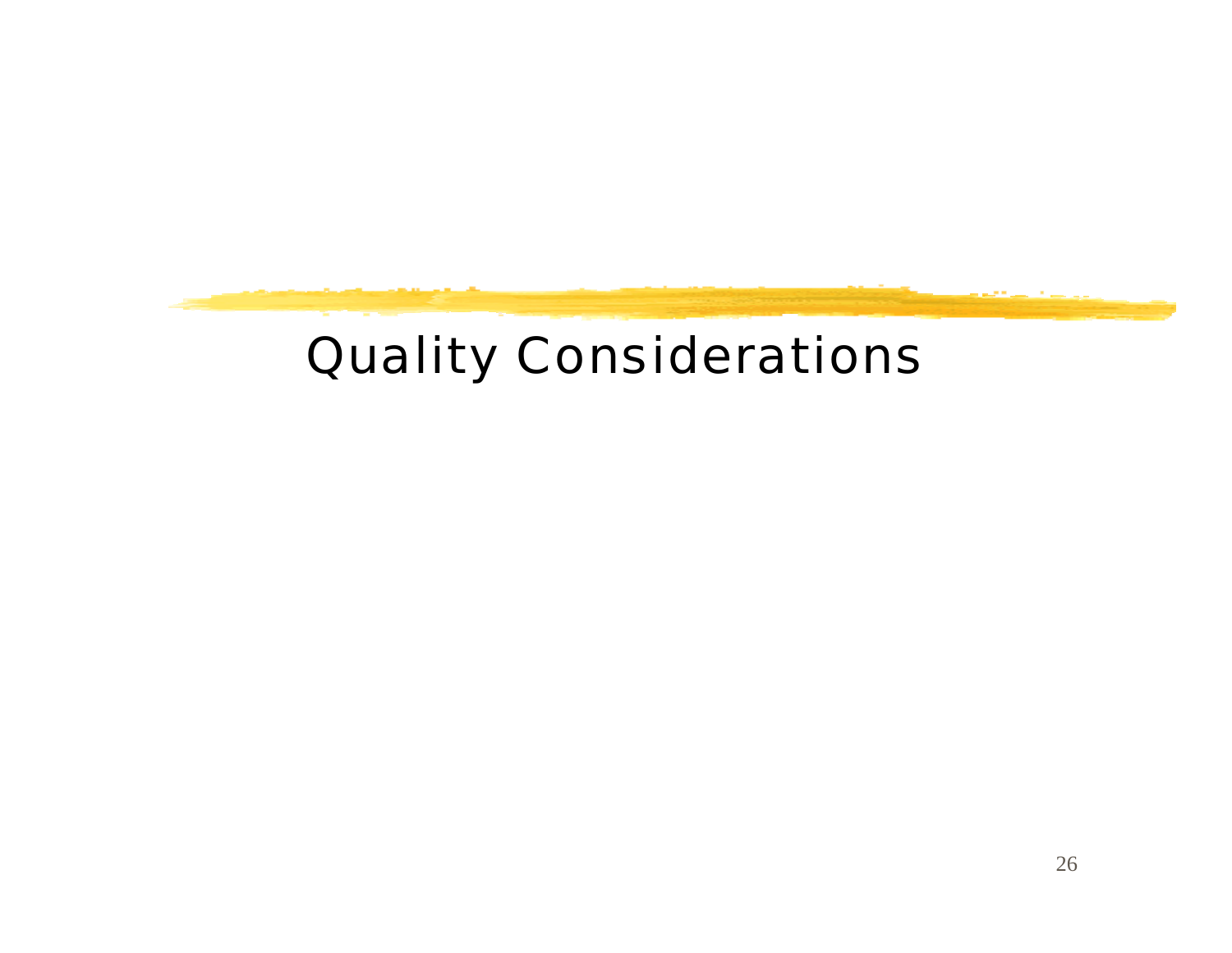### **Quality Assessment of DDGS**

 $\frac{a}{b}$  **Particle size** 

- **a Bulk density**
- $\frac{1}{2}$  Smell
- $*$  Color
	- ¾ Amino acid digestibility
	- ¾ Variability
- $\mathcal{H}$  **Fat stability**
- $%$  Mycotoxins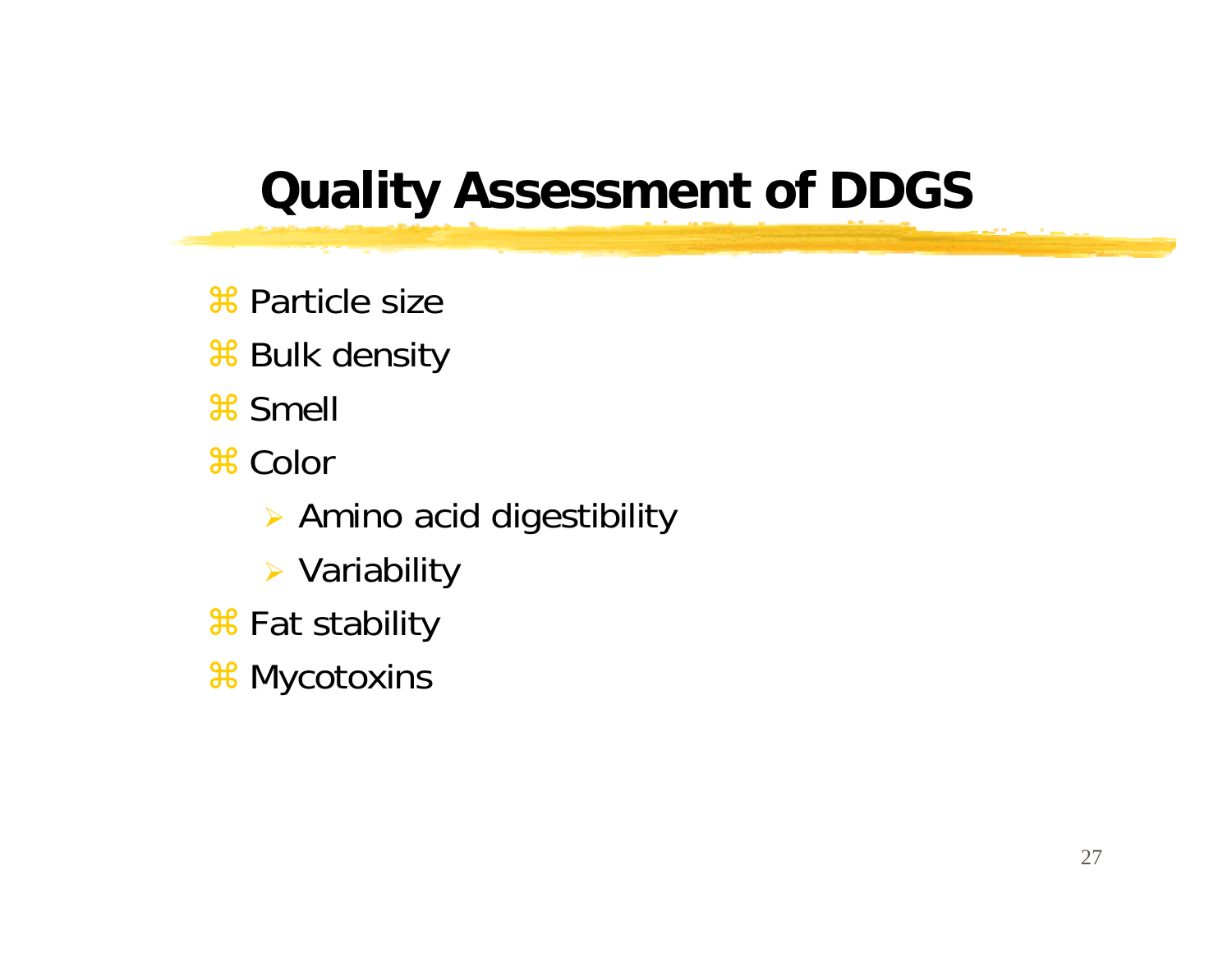### **Physical Characteristics of DDGS**

**a** Bulk density

- $>$  35.7 + 2.79 lbs/ft<sup>3</sup>
- $\triangleright$  Range 30.8 to 39.3 lbs/ft<sup>3</sup>

 $\frac{a}{b}$  **Particle size** 

- $\geq 1282 + 305$  microns
- ¾ Range 612 to 2125 microns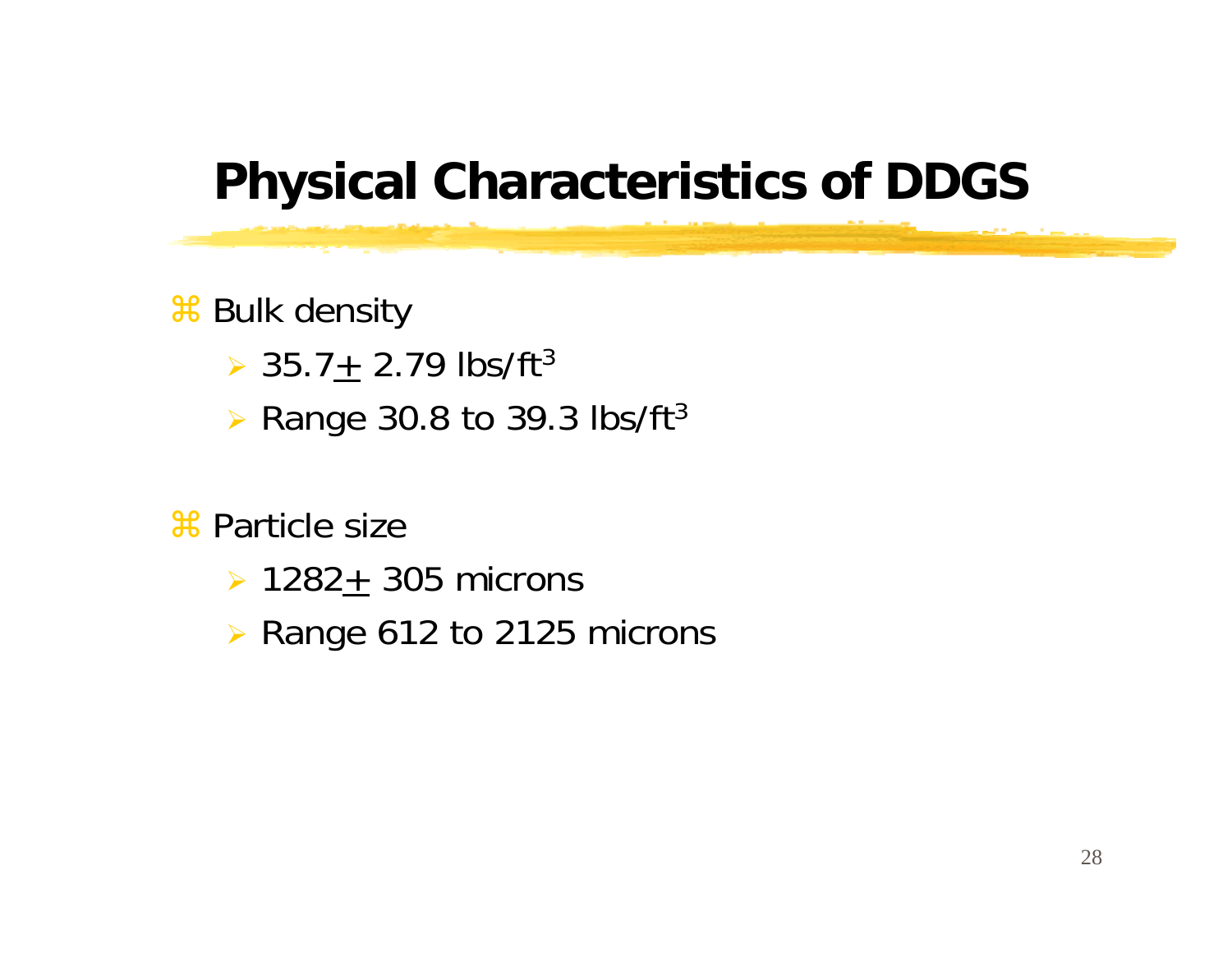## **DDGS Color and Smell**

**aColor varies among sources** 

- ¾ ranges from dark to golden (Cromwell et al., 1993)
- ¾ golden color is correlated with higher amino acid digestibility in swine and poultry
- **s** Smell varies among sources
	- ¾ ranges from burnt or smoky to sweet and fermented (Cromwell et al., 1993)
	- ¾ DDGS has a sweet, fermented smell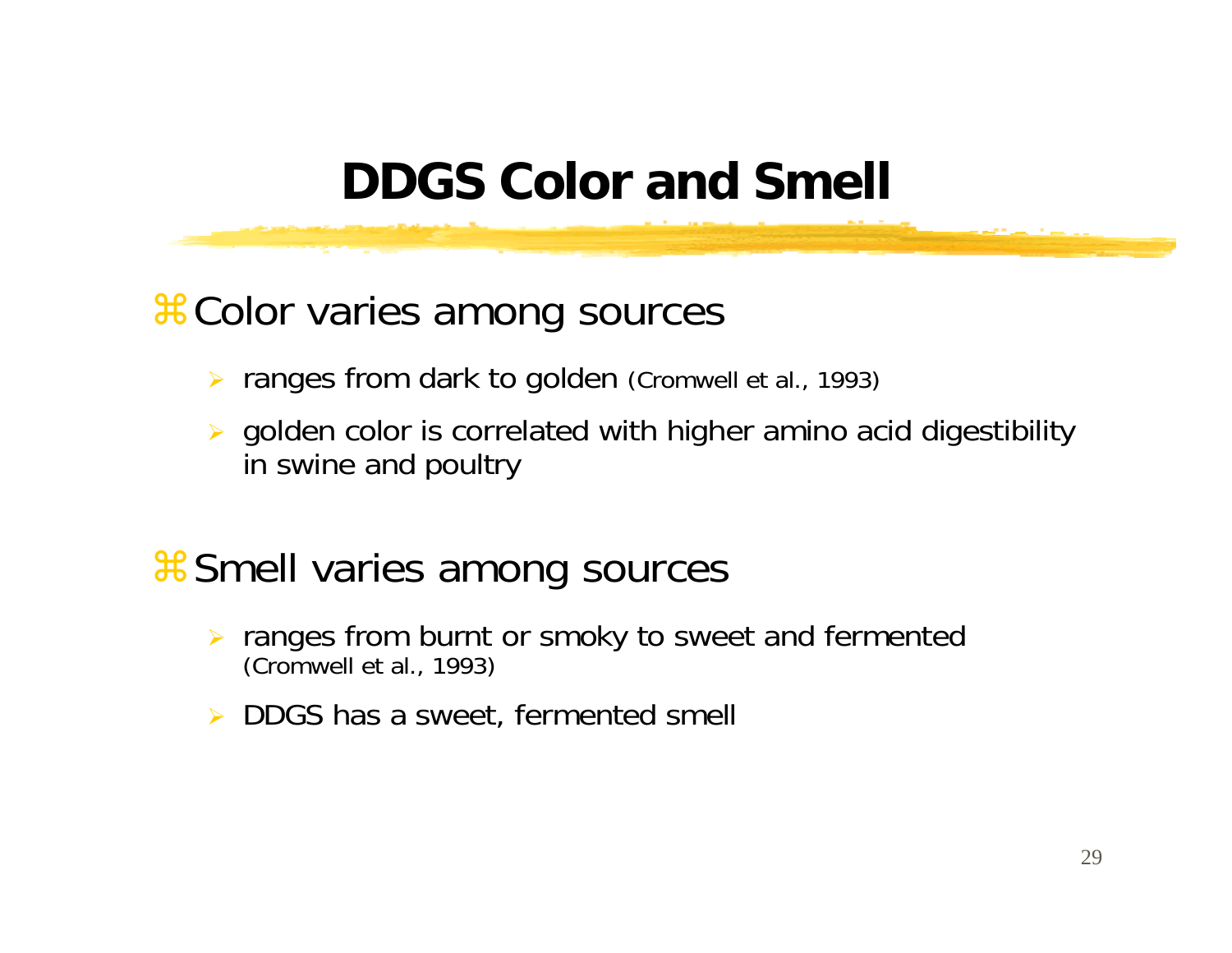### **"Traditional" vs. "New Generation" DDGS**

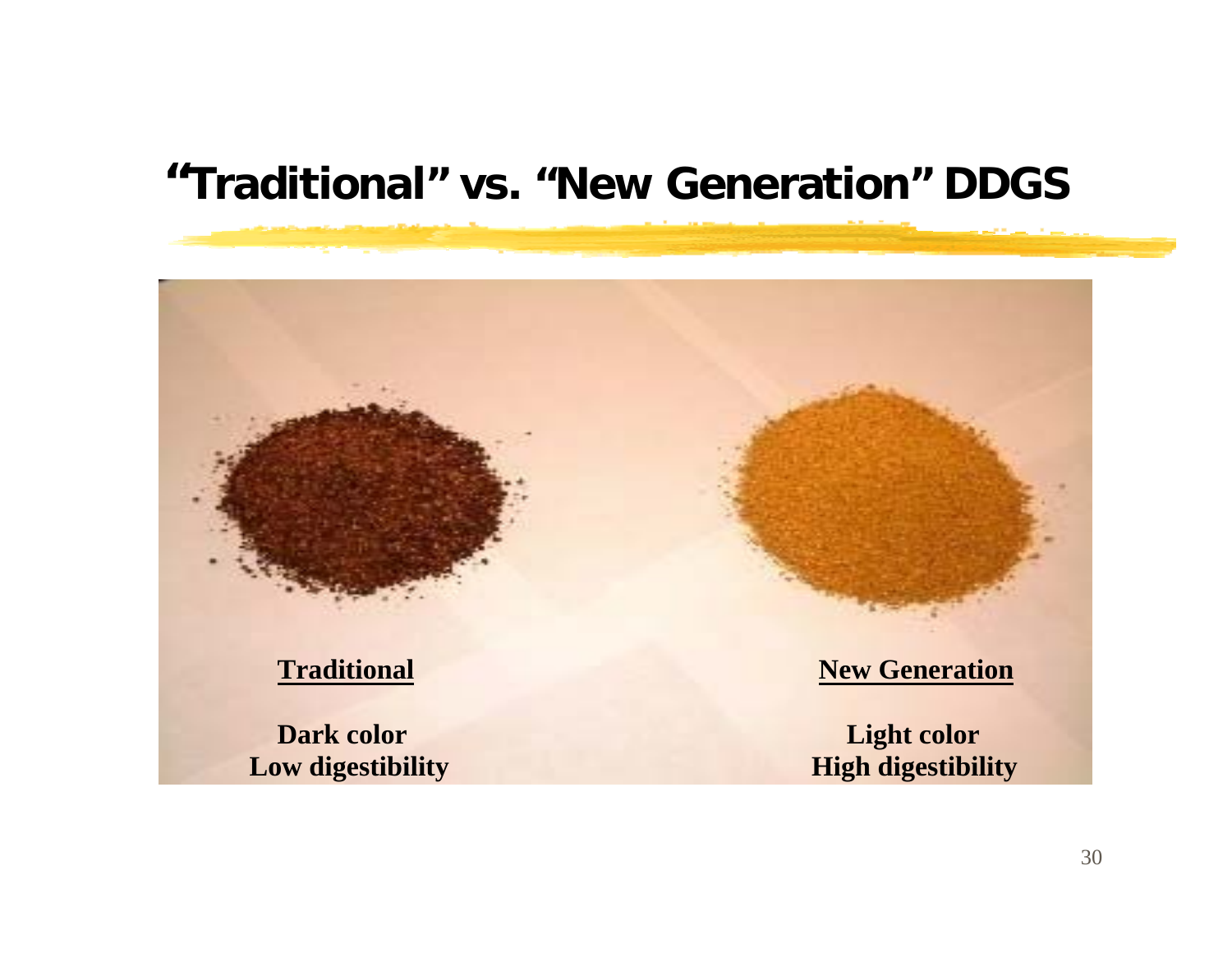

Batal, 2007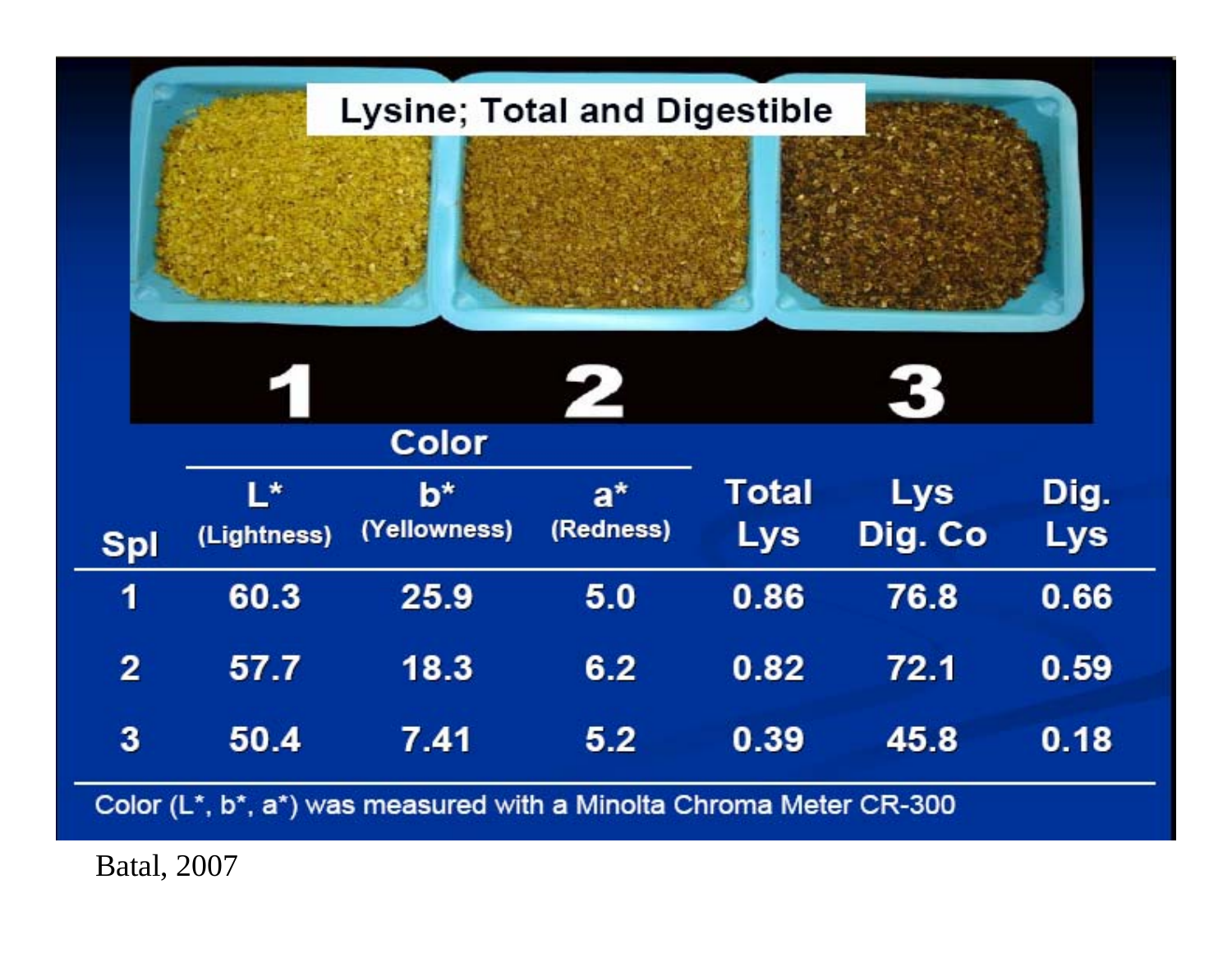#### **Correlation Between DDGS Color and Amino Acid Digestibility (R 2 )**

| Amino acid    | $L^{\star}$ | $a^{\star}$ | $b^*$ |
|---------------|-------------|-------------|-------|
| <b>Lysine</b> | .71         | <b>NS</b>   | .74   |
| Cystine       | .66         | <b>NS</b>   | .67   |
| Threonine     | .37         | <b>NS</b>   | .40   |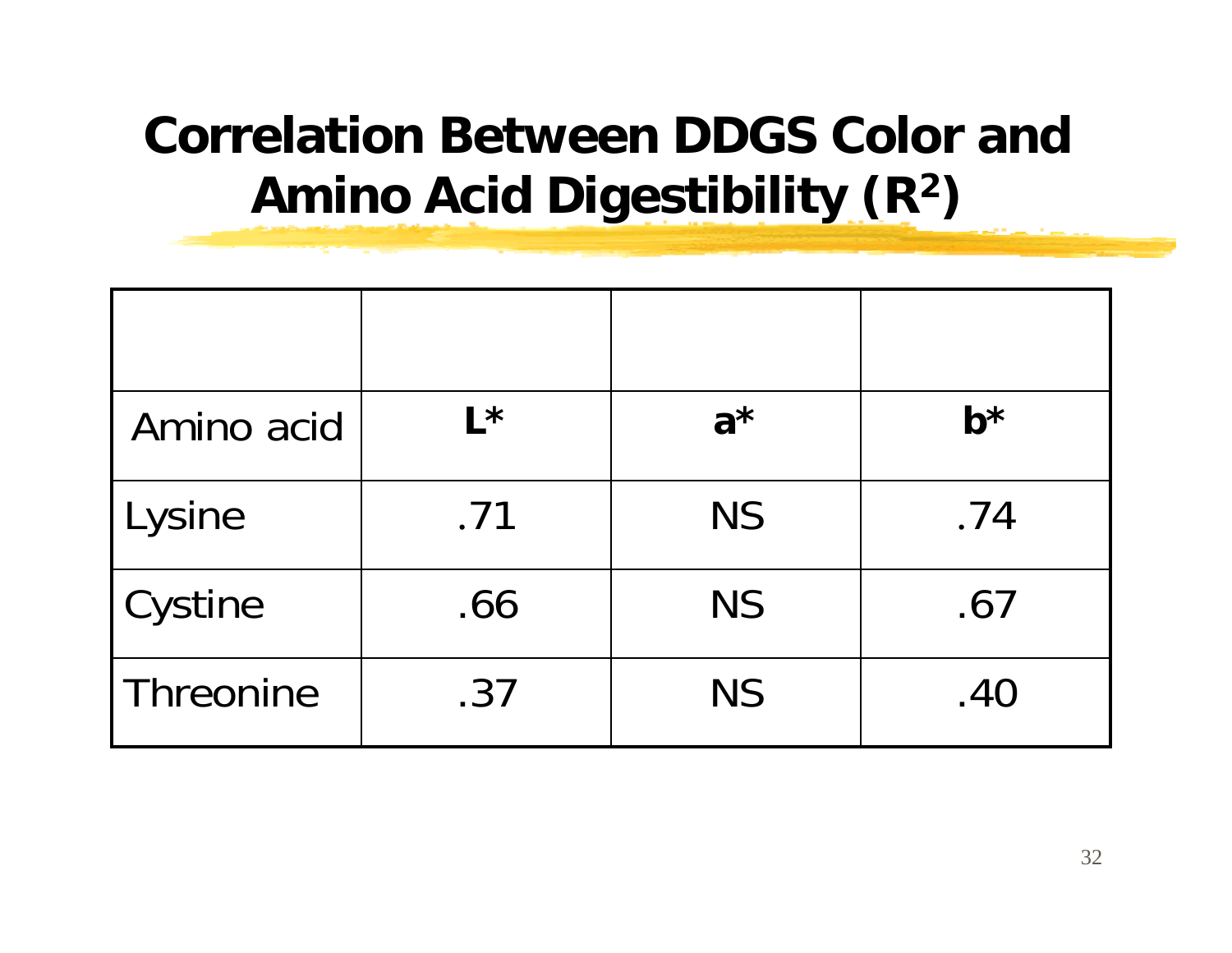### **Supplier Survey Shows Consistency of Lysine Digestibility Within Producer**



Source: Novus International; Adapted: Waldroup, 2007

33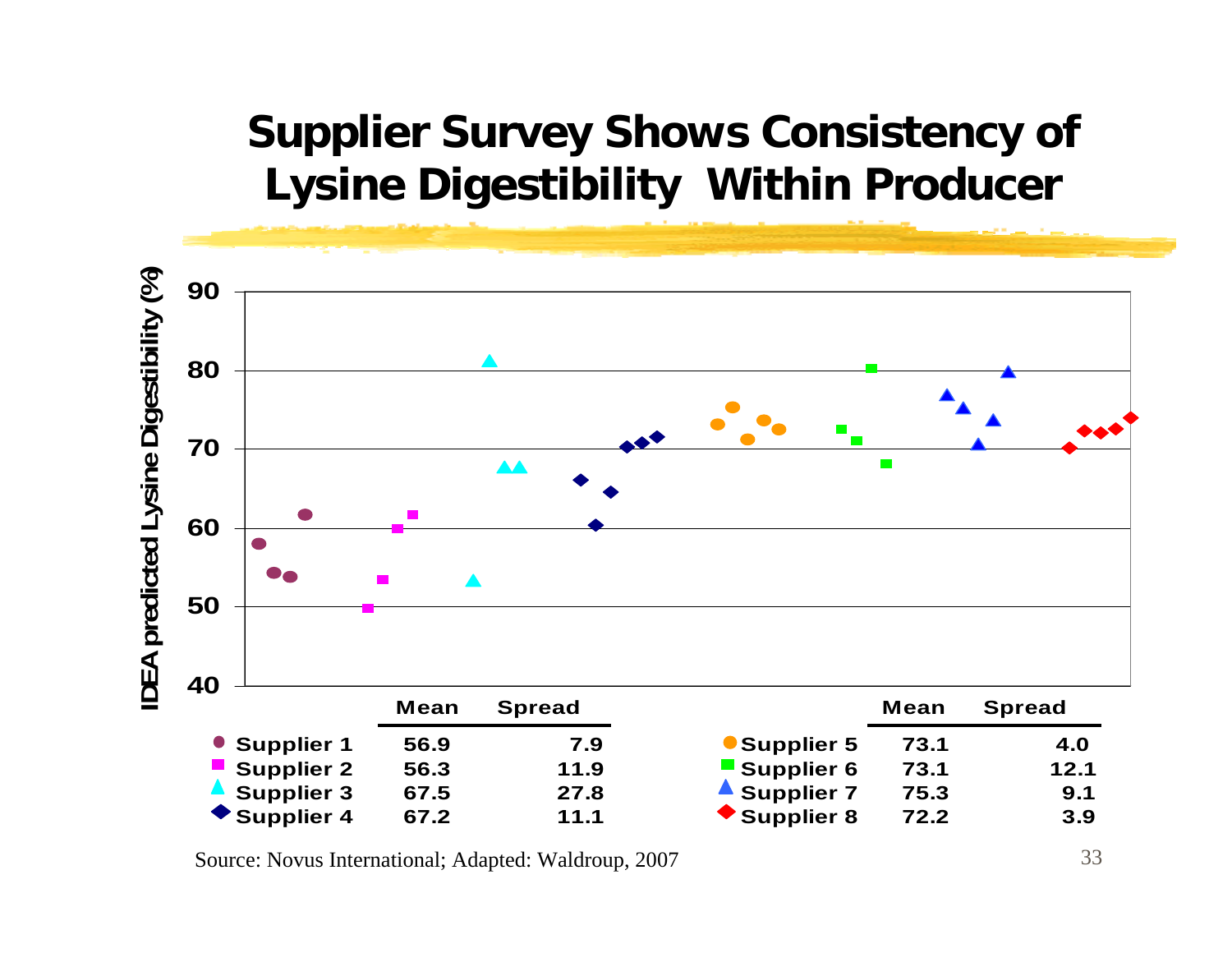# **Fat Stability of DDGS**

**a**Limited data

### $\frac{a}{b}$  Mexico trial

- ¾ DDGS monitored during transit and storage for 16 weeks in a commercial feed mill in Jalisco, Mexico
	- ¾ Temperature ranged from 2 to 28 degrees C
	- ¾ Average high temperature 25 degrees C
	- ¾ Average low temperature was 8.4 degrees C
- ¾ No rancidity was detectable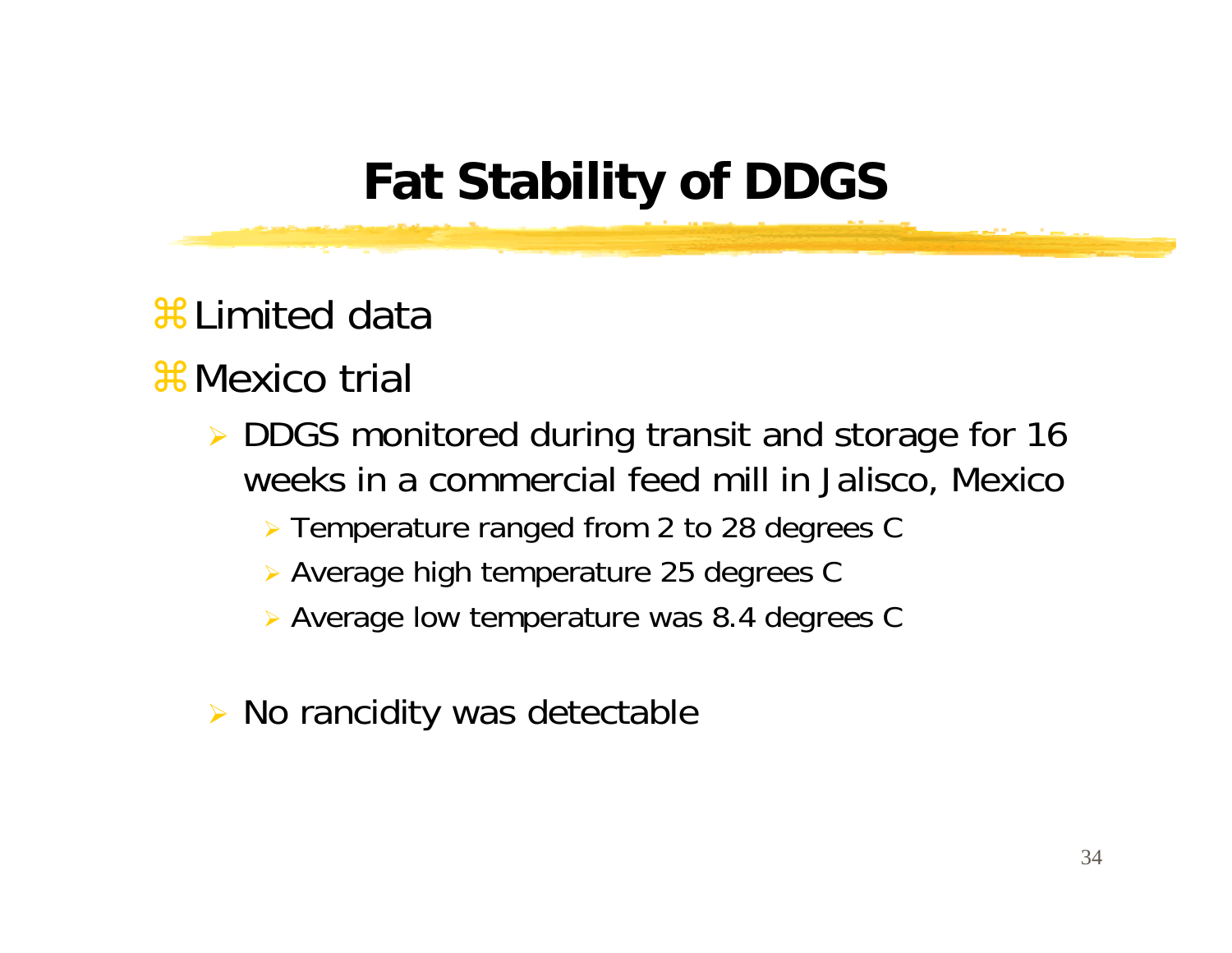## **Mycotoxins**

**X Risk of mycotoxin contamination in "new** generation" DDGS is very low

- ¾ Poor quality corn = poor ethanol yields
- ¾Corn supplied to ethanol plants is produced locally
- ¾ Corn produced in the upper Midwest has a low risk for mycotoxins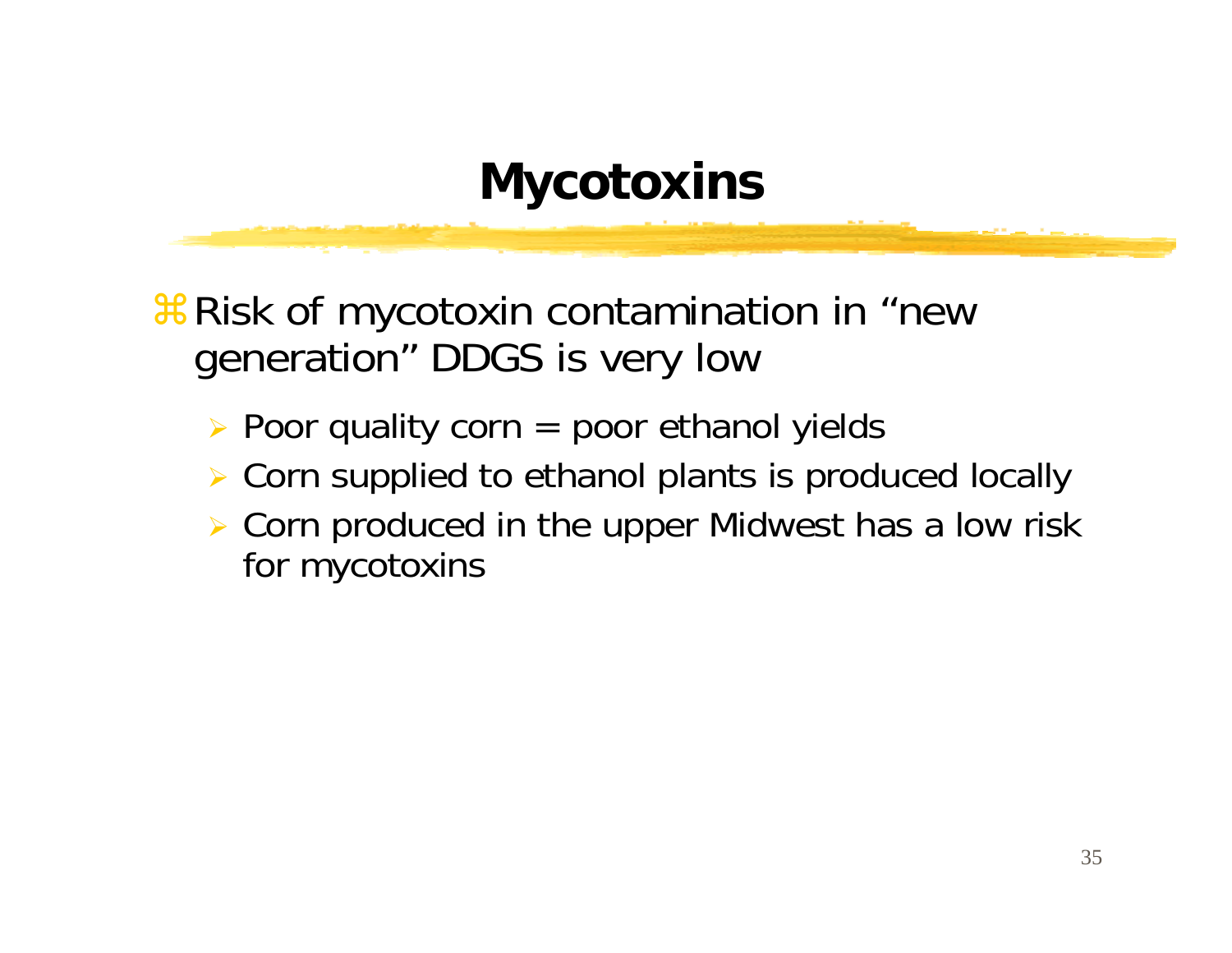## **Mycotoxins**

 $\frac{1}{26}$  Must use thin layer chromatography (TLC) or HPLC for testing mycotoxins in DDGS

- ¾ ELISA and other methods result in false positives
- ¾ May be due to salts and oxidizers that affect detection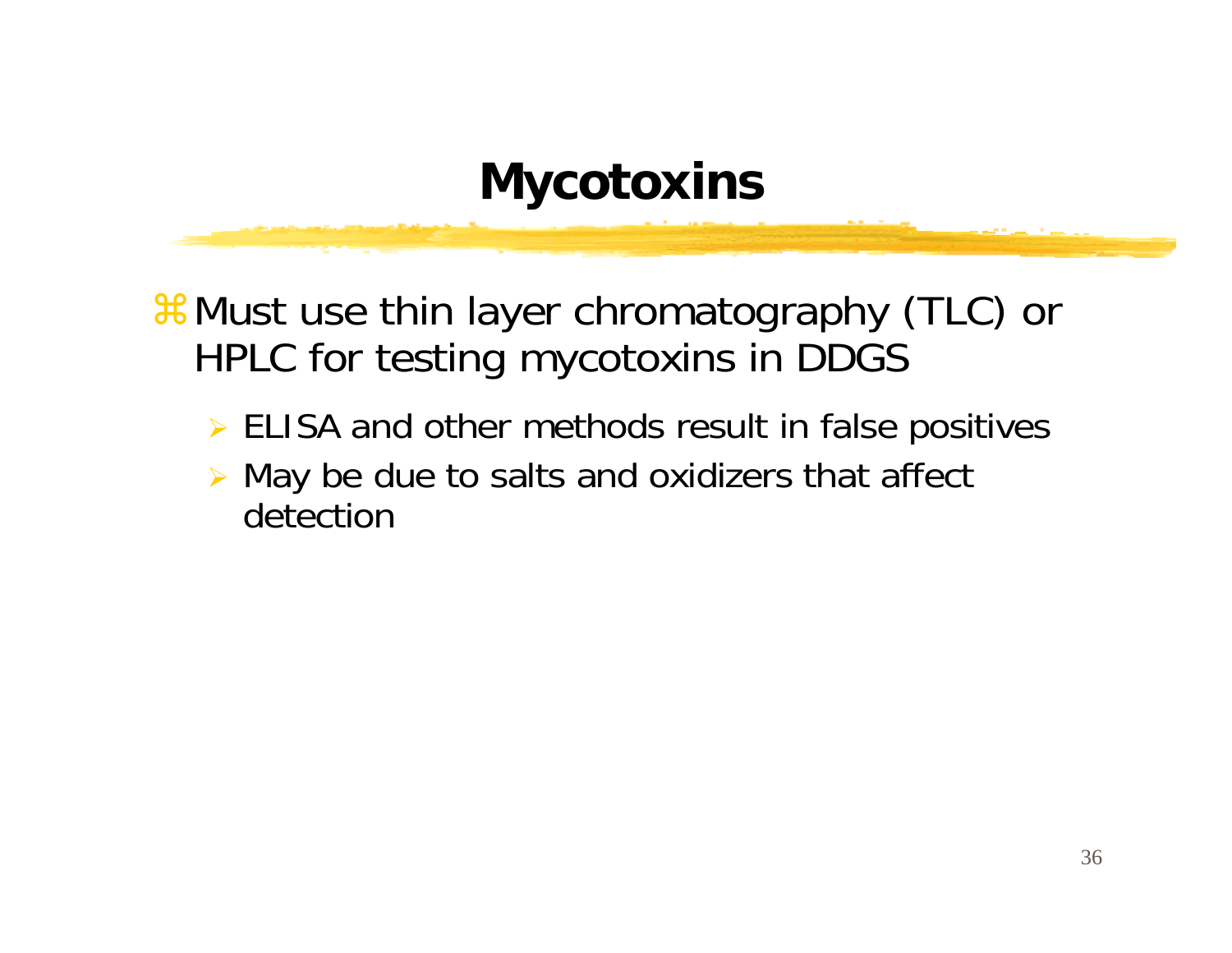## **Mycotoxins**

- $\frac{a}{b}$  **Trial conducted at Iowa State University Veterinary** Diagnostic Laboratory using HPLC (Imerman,2006)
- **a** Samples taken at ethanol plant, USA port and Taiwan port
- **a No Aflatoxins, Zearalenone/Zearalenol, or T-2 toxin** were found in DDGS.
- $\frac{a}{b}$  **Low level of Fumonisins and Vomitoxin present in** DDGS.
- **a K** No real increase in toxin after shipment of DDGS in containers.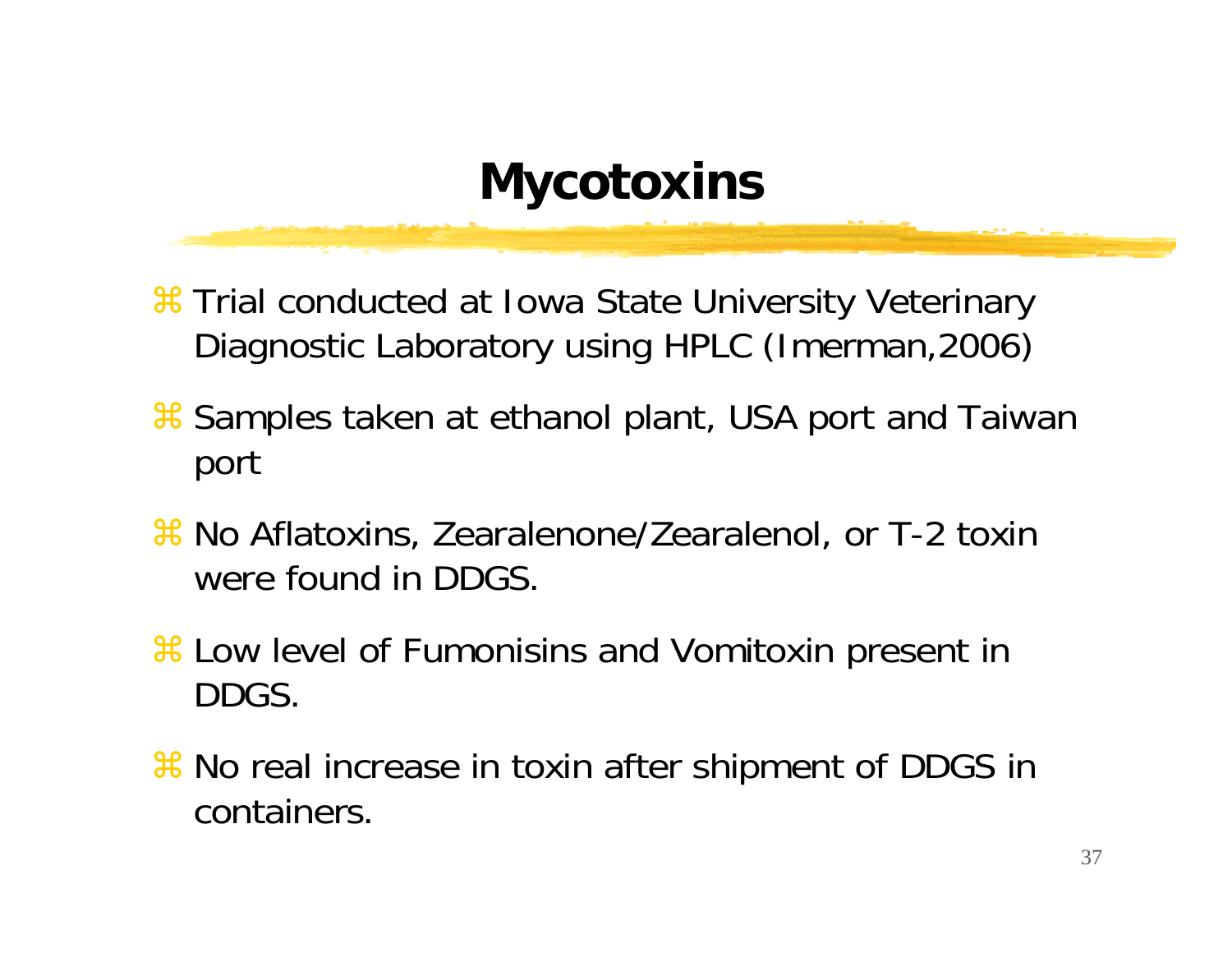# Suggested Inclusion Rates of DDGS in Poultry Diets

**a** Young broiler  $\triangleright$  from 5 to 10%

**a** Grow-finish broiler  $\triangleright$  from 10 to 15%

 $%$  Layer  $\triangleright$  From 5 to 15%

 $\mathcal{H}$ formulate on a digestible amino acid and available phosphorus basis

 $\mathcal{H}$ diets contain other by-products- rice bran, copra, wheat pollard, etc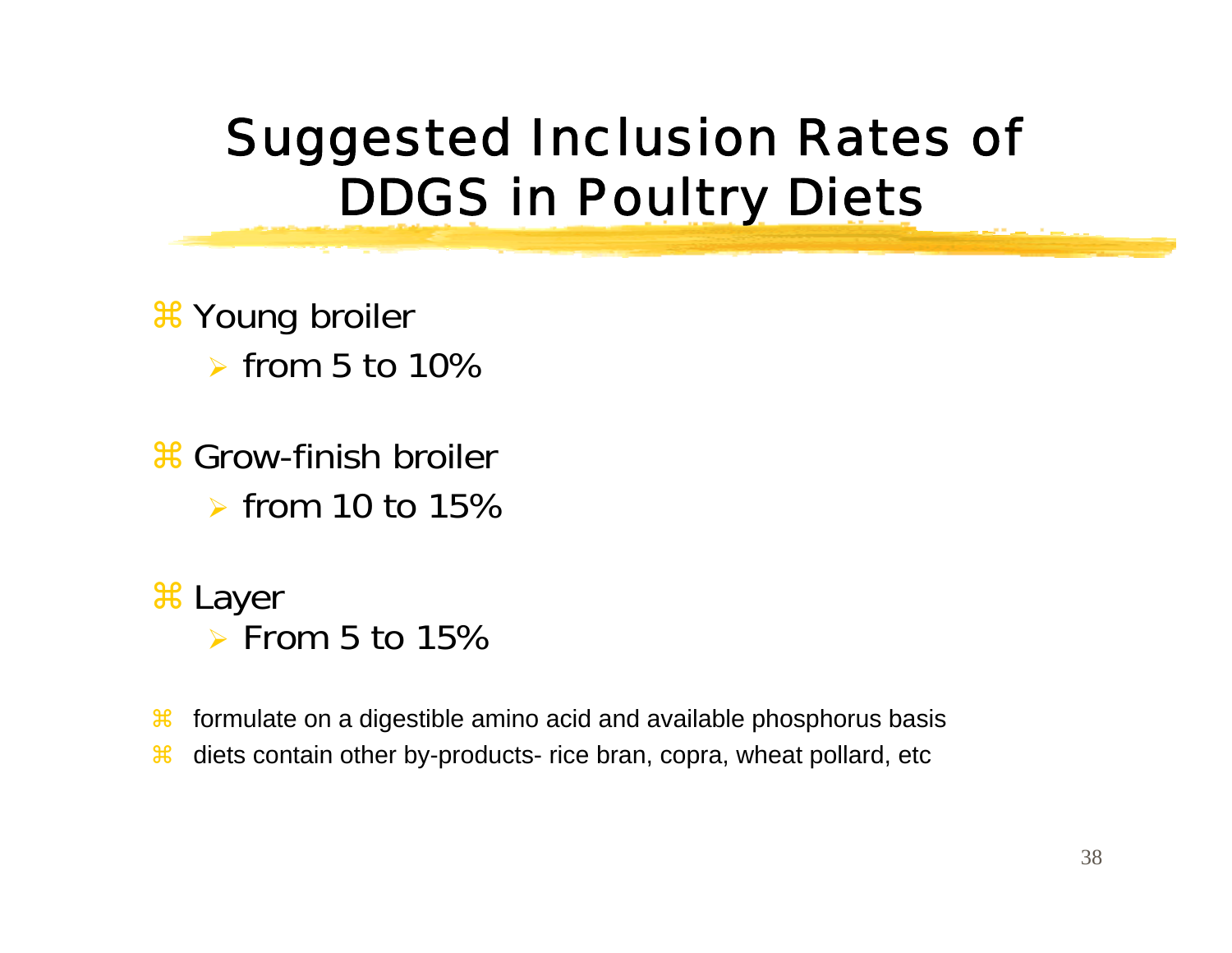# Suggested Inclusion Rates of DDGS in Swine Diets

 $#$  Starter  $\triangleright$  Up to 10%

**a** Grower-finisher  $\triangleright$  Up to 15%

 $*$  Breeder  $\triangleright$  Up to 15%

 $\mathcal{H}$ formulate on a digestible amino acid and available phosphorus basis

 $\mathcal{H}$ diets contain other by-products- rice bran, copra, wheat pollard, etc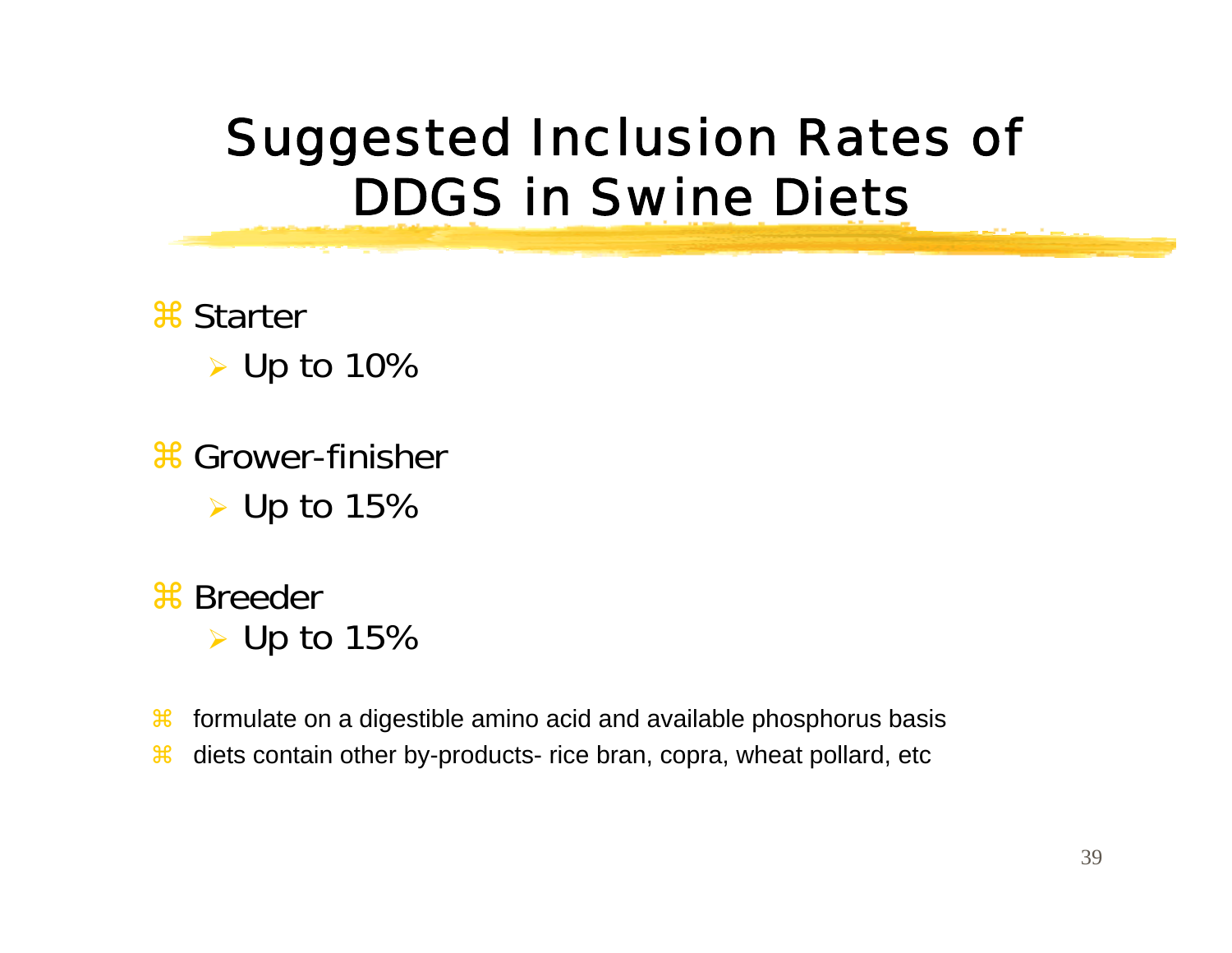# **Keys to Using DDGS in Animal Diets**

**#Obtain analytical information from the** supplier

- ¾ nutrient variability between suppliers
- $\triangleright$  establish nutrient matrix

**#Choose the golden color** 

¾ high amino acid digestibility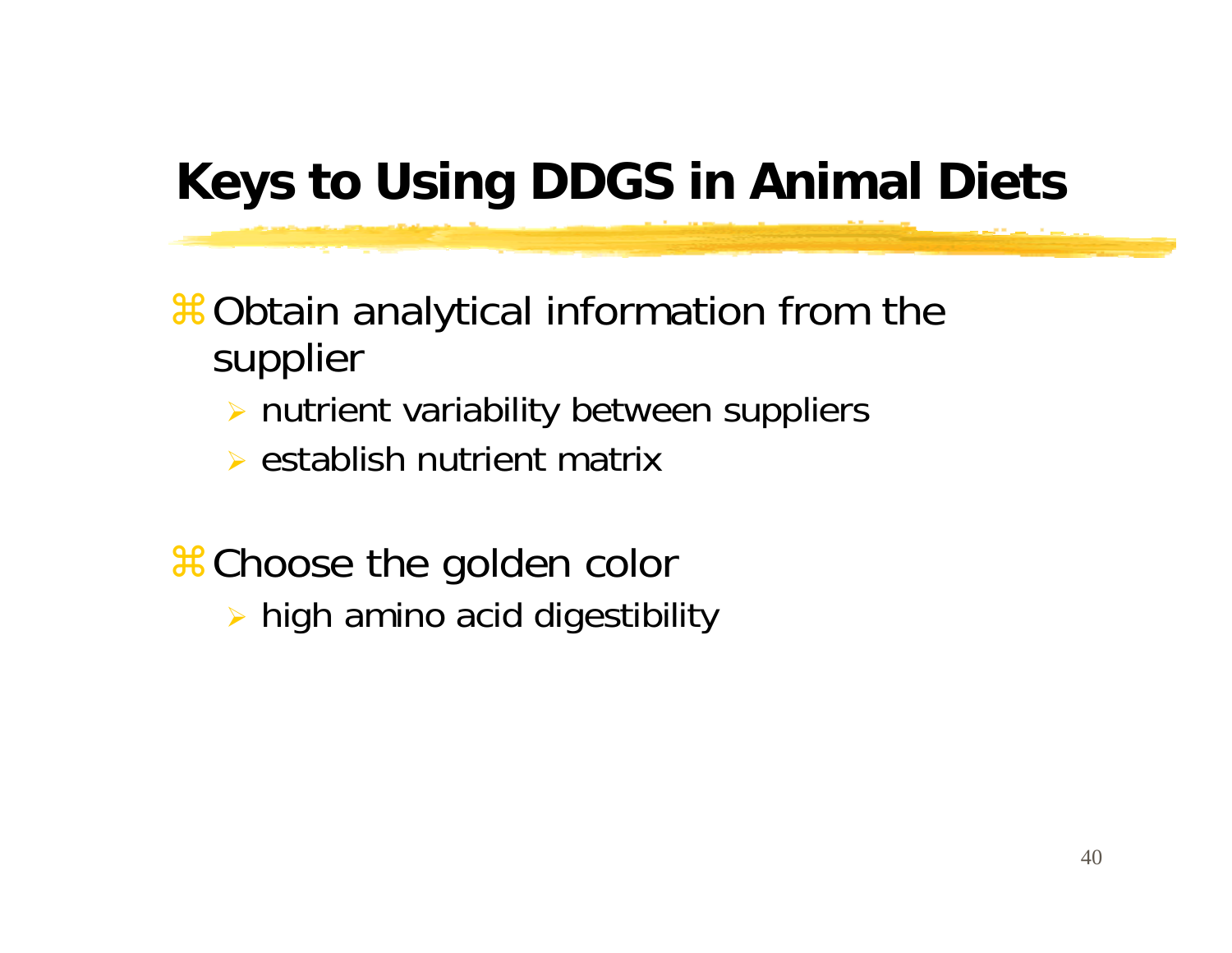## **Keys to Using DDGS in Animal Diets**

#Formulate on digestible amino acid basis

¾ Pay attention to minimums for lysine, tsaa, threonine, tryptophan and arginine

& Maximize DDGS contribution by using available phosphorus values

**\the Introduce at lower levels in formulations,** especially for young animals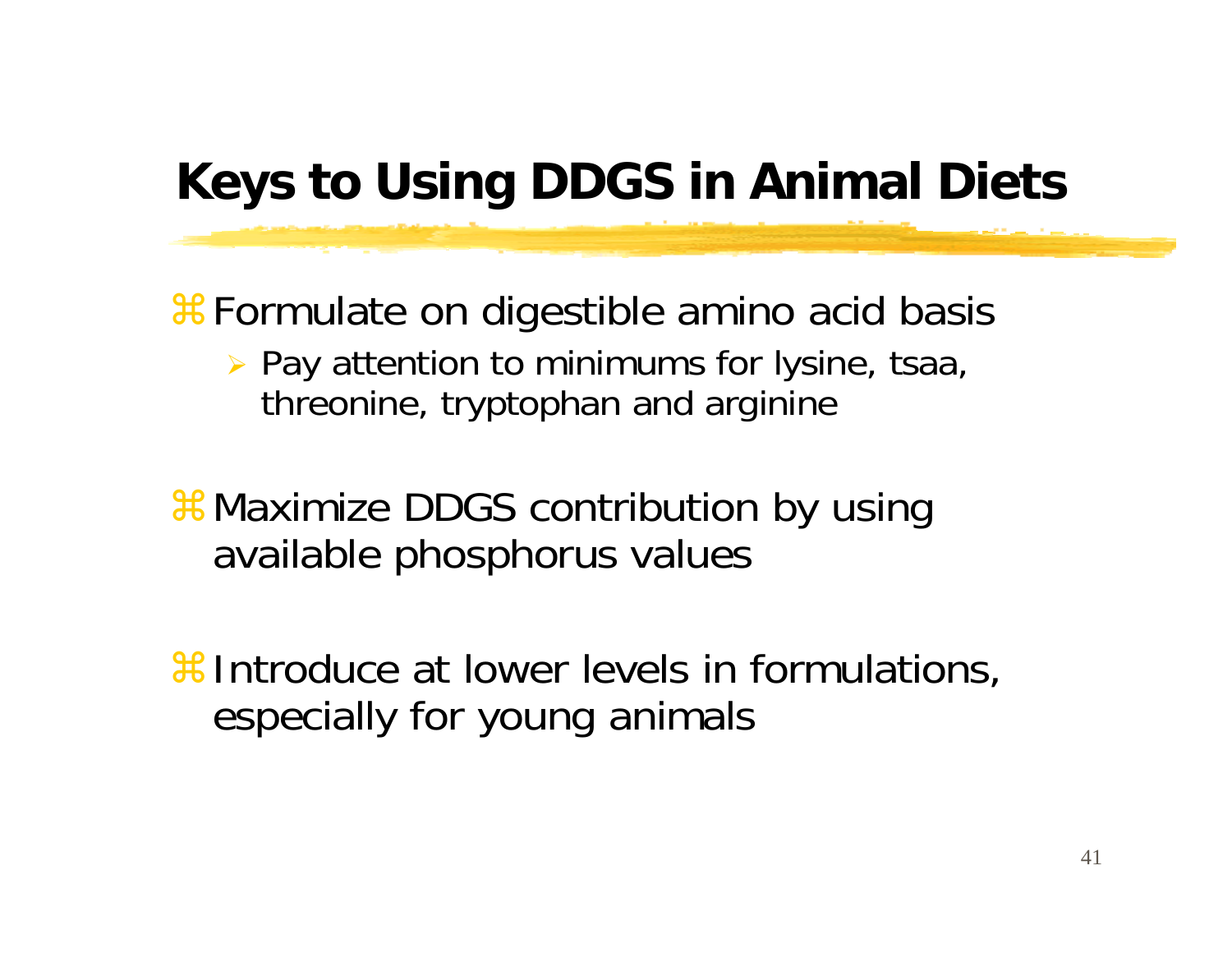

# **Sample Formulations**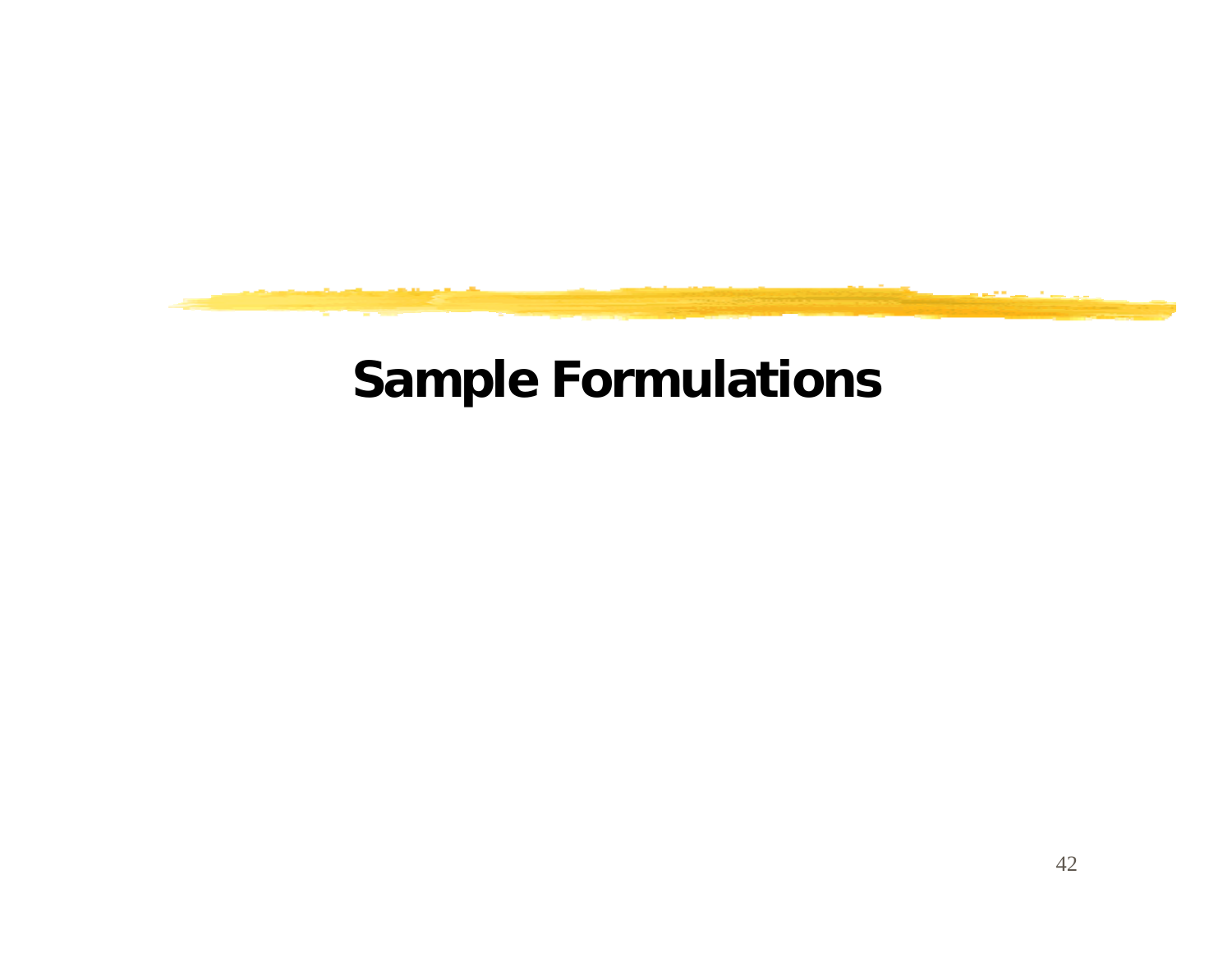## **Swine Grower**

| <b>Ingredient</b>    | kg/mt | P/kg  |               | Minimum nutrient specs |  |
|----------------------|-------|-------|---------------|------------------------|--|
| Corn                 | 378.9 | 11.5  | <b>ME</b>     | 3100                   |  |
| Sbm US47             | 215.0 | 19.5  | Protein       | 16.78                  |  |
| Coco oil             | 38.0  | 38.0  | Fat           | 7.63                   |  |
| Copra                | 100.0 | 7.5   | Fiber         | 5.02                   |  |
| Cassava meal         | 100.0 | 6.5   | Calcium       | 0.84                   |  |
| Rice bran            | 100.0 | 8.5   | Sodium        | 0.21                   |  |
| <b>Molasses</b>      | 30.0  | 6.5   | <b>AvPhos</b> | 0.44                   |  |
| <b>MDCP</b>          | 16.0  | 25.0  | Dig lys       | 0.90                   |  |
| Limestone            | 13.0  | 1.3   | Dig $m + c$   | 0.49                   |  |
| Salt                 | 4.0   | 3.5   | Dig threo     | 0.58                   |  |
| L-Lysine             | 2.9   | 80.0  | Dig tryp      | 0.14                   |  |
| L-Threonine          | 1.4   | 135.0 |               |                        |  |
| <b>DL-Methionine</b> | 0.8   | 150.0 |               |                        |  |

P 13,411/mt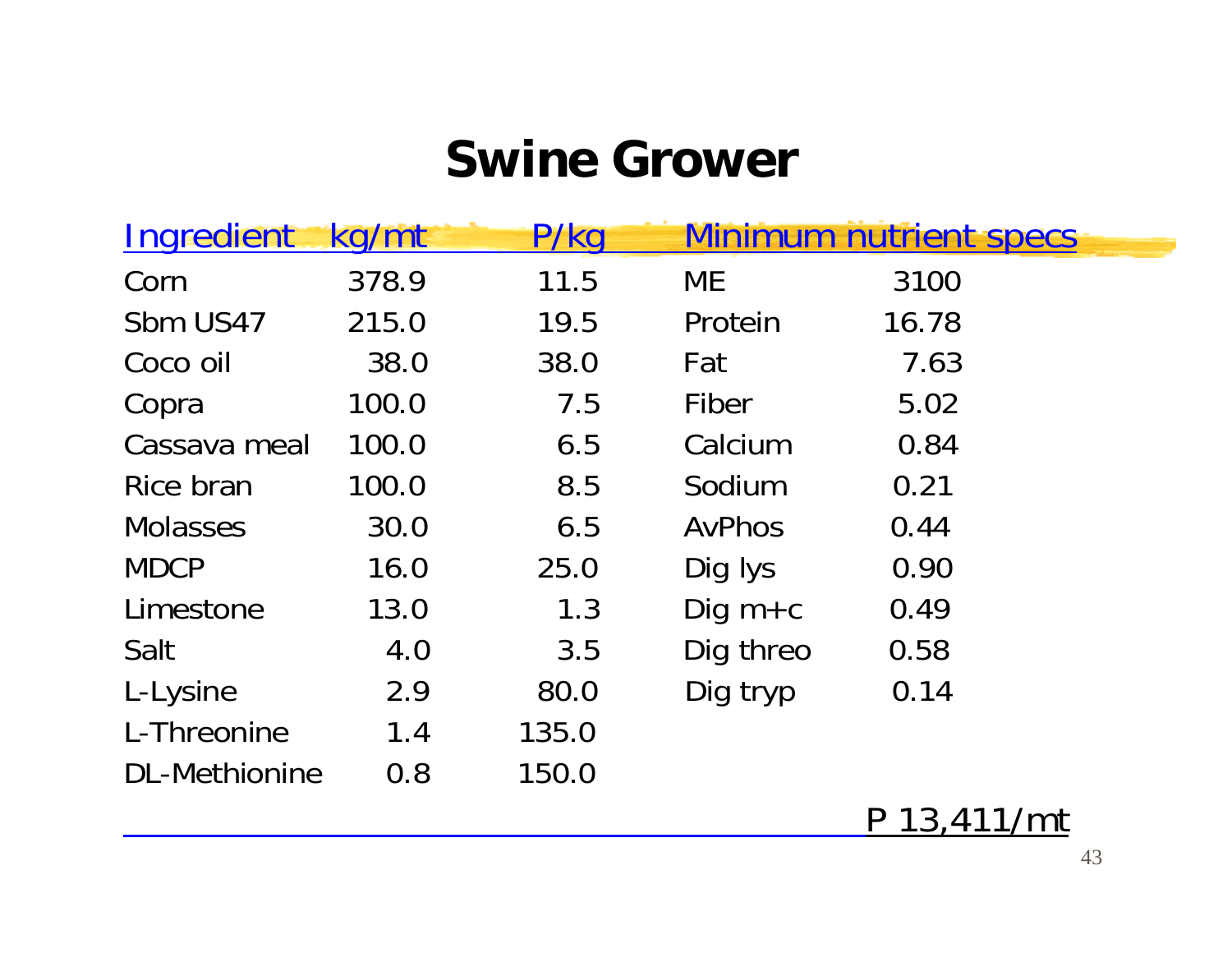## **Swine Grower w/ DDGS**

| Ingredient      | kg/mt | P/kg  |               | <b>Minimum nutrient specs</b> |
|-----------------|-------|-------|---------------|-------------------------------|
| <b>DDGS</b>     | 100.0 | 13.5  |               |                               |
| Corn            | 305.2 | 11.5  | <b>ME</b>     | 3100                          |
| Sbm US47        | 192.0 | 19.5  | Protein       | 17.78                         |
| Coco oil        | 35.0  | 38.0  | Fat           | 7.63                          |
| Copra           | 100.0 | 7.5   | Fiber         | 5.46                          |
| Cassava meal    | 100.0 | 6.5   | Calcium       | 0.85                          |
| Rice bran       | 100.0 | 8.5   | Sodium        | 0.23                          |
| <b>Molasses</b> | 30.0  | 6.5   | <b>AvPhos</b> | 0.45                          |
| <b>MDCP</b>     | 15.0  | 25.0  | Dig lys       | 0.90                          |
| Limestone       | 14.0  | 1.3   | Dig $m+c$     | 0.49                          |
| Salt            | 4.0   | 3.5   | Dig threo     | 0.58                          |
| L-Lysine        | 3.2   | 80.0  | Dig tryp      | 0.14                          |
| L-Threonine     | 1.2   | 135.0 |               |                               |
| DL-Methionine   | 0.4   | 150.0 |               |                               |

P 13,264/mt 44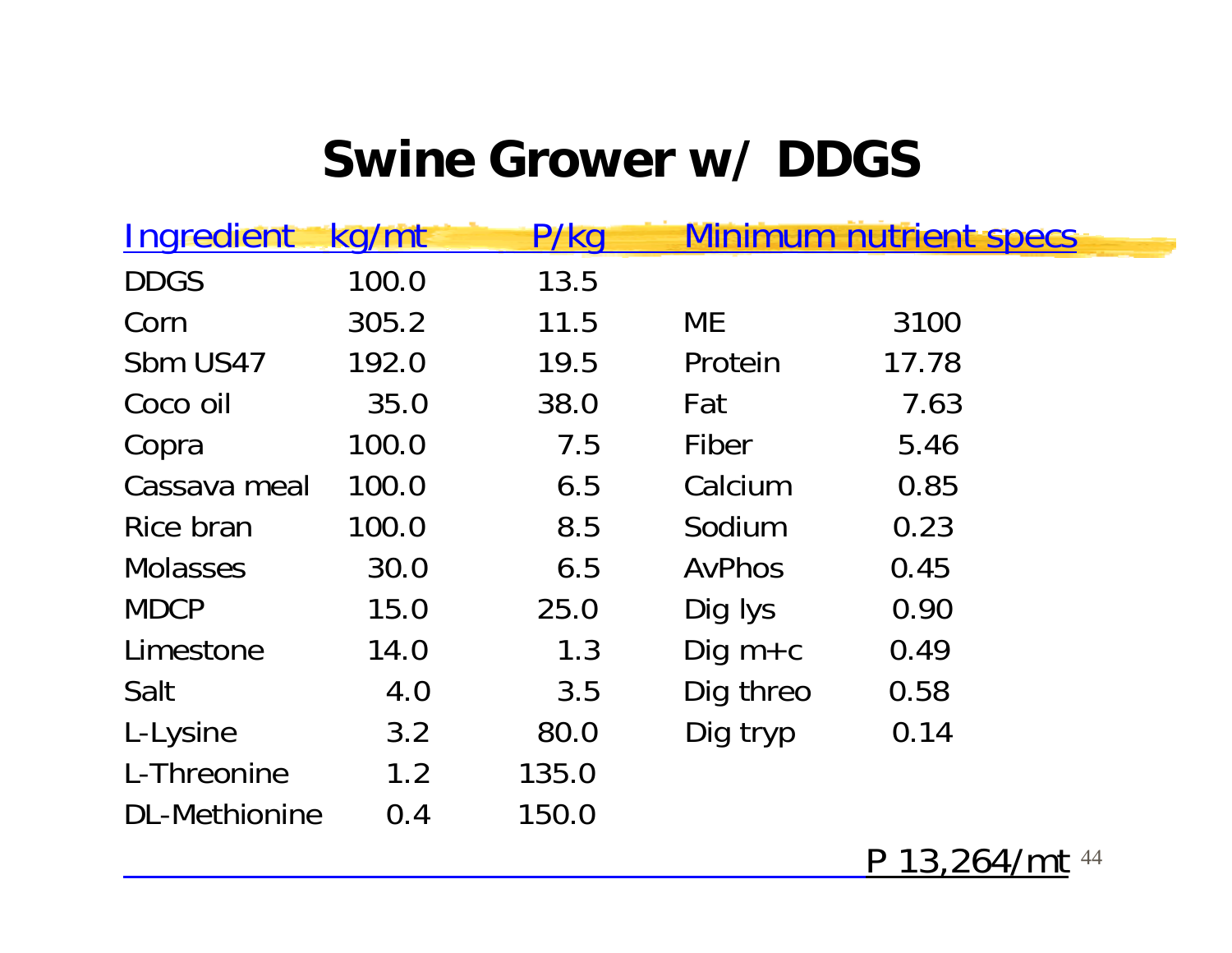## **Broiler Finisher**

| Ingredient           | kg/mt | P/kg  |               | <b>Minimum nutrient specs</b> |  |
|----------------------|-------|-------|---------------|-------------------------------|--|
| Corn                 | 693.7 | 11.5  | ME            | 3148                          |  |
| Sbm US47             | 216.0 | 19.5  | Protein       | 18.00                         |  |
| <b>FMA</b>           | 30.0  | 40.0  | Fat           | 5.94                          |  |
| Coco oil             | 30.0  | 38.0  | Fiber         | 3.42                          |  |
| Limestone            | 12.0  | 1.3   | Calcium       | 0.81                          |  |
| <b>MDCP</b>          | 12.0  | 25.0  | <b>AvPhos</b> | 0.41                          |  |
| Salt                 | 3.0   | 3.5   | Dig lys       | 0.90                          |  |
| <b>DL-Methionine</b> | 2.1   | 155.0 | Dig meth      | 0.49                          |  |
| L-Lysine             | 0.8   | 80.0  | Dig tsaa      | 0.74                          |  |
| L-Threonine          | 0.4   | 120.0 | Dig threo     | 0.63                          |  |
|                      |       |       | Dig tryp      | 0.17                          |  |

#### PhP 15,289/mt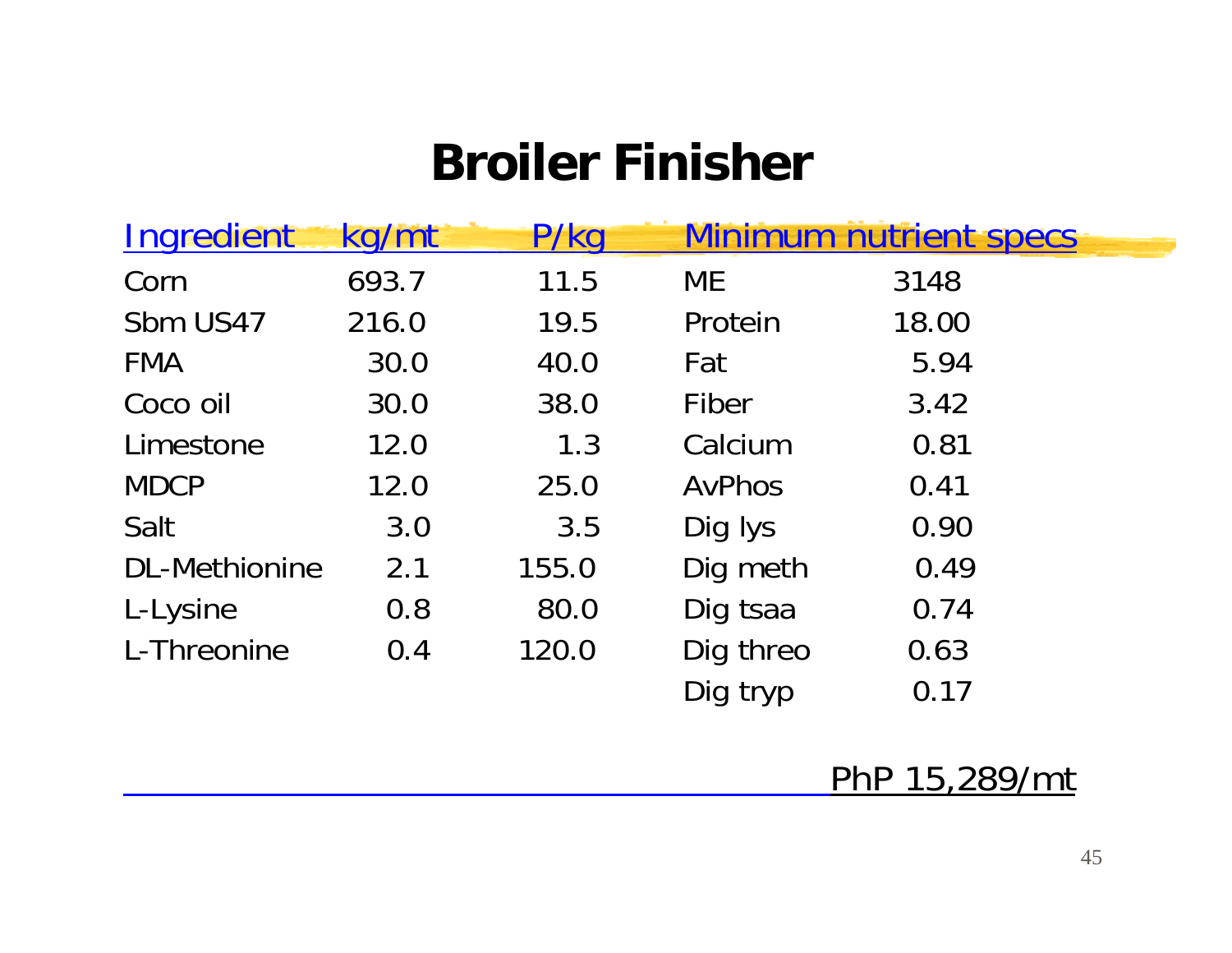## **Broiler Finisher w/ DDGS**

| <b>Ingredient</b> | kg/mt | P/kg  |           | <b>Minimum nutrient specs</b> |  |
|-------------------|-------|-------|-----------|-------------------------------|--|
| <b>DDGS</b>       | 100.0 | 13.5  |           |                               |  |
| Corn              | 633.2 | 11.5  | <b>ME</b> | 3142                          |  |
| Sbm US47          | 178.0 | 19.5  | Protein   | 18.40                         |  |
| <b>FMA</b>        | 30.0  | 40.0  | Fat       | 6.57                          |  |
| Coco oil          | 30.0  | 38.0  | Fiber     | 3.86                          |  |
| Limestone         | 12.0  | 1.3   | Calcium   | 0.81                          |  |
| <b>MDCP</b>       | 10.0  | 25.0  | AvPhos    | 0.40                          |  |
| Salt              | 3.0   | 3.5   | Dig lys   | 0.90                          |  |
| DL-Methionine     | 1.8   | 155.0 | Dig meth  | 0.47                          |  |
| L-Lysine          | 1.6   | 80.0  | Dig tsaa  | 0.74                          |  |
| L-Threonine       | 0.4   | 120.0 | Dig threo | 0.63                          |  |
|                   |       |       | Dig tryp  | 0.16                          |  |

#### PhP 15,171/mt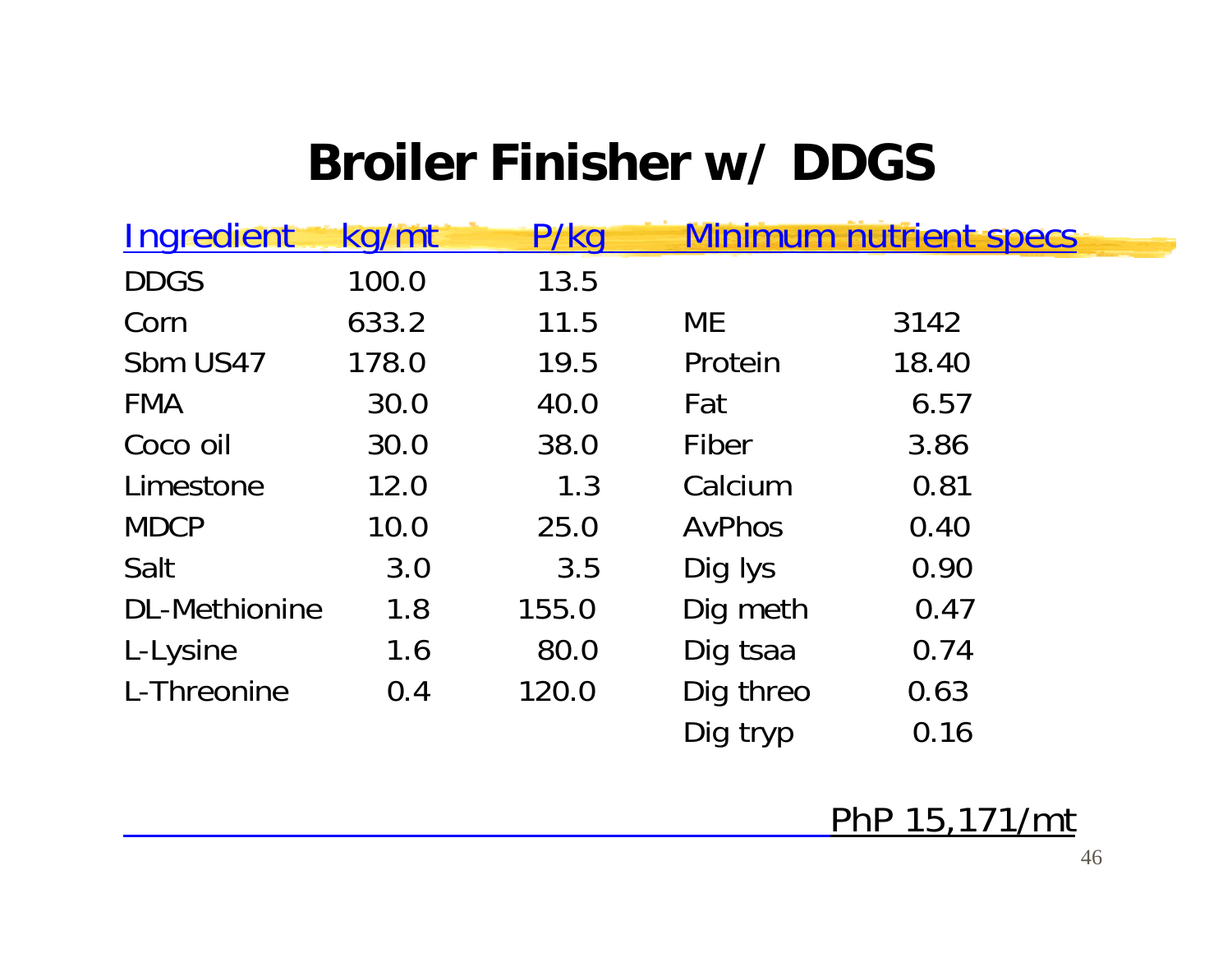# **Layer 100**

| <b>Ingredient</b>    | kg/mt | P/kg  |               | <b>Minimum nutrient specs</b> |  |
|----------------------|-------|-------|---------------|-------------------------------|--|
| Corn                 | 557.4 | 11.5  | <b>ME</b>     | 2700                          |  |
| Sbm US47             | 218.0 | 17.0  | Protein       | 16.00                         |  |
| Coco oil             | 15.0  | 38.0  | Fat           | 4.89                          |  |
| Oyster shell         | 50.0  | 3.50  | Fiber         | 3.92                          |  |
| Limestone            | 52.0  | 1.3   | Calcium       | 3.81                          |  |
| <b>MDCP</b>          | 15.0  | 25.0  | <b>AvPhos</b> | 0.40                          |  |
| Salt                 | 3.5   | 3.5   | Dig lys       | 0.77                          |  |
| <b>DL-Methionine</b> | 2.5   | 155.0 | Dig meth      | 0.47                          |  |
| L-Lysine             | 0.6   | 80.0  | Dig tsaa      | 0.69                          |  |
| Rice bran            | 87.0  | 8.5   | Dig threo     | 0.51                          |  |
|                      |       |       | Dig tryp      | 0.15                          |  |

PhP 13,004/mt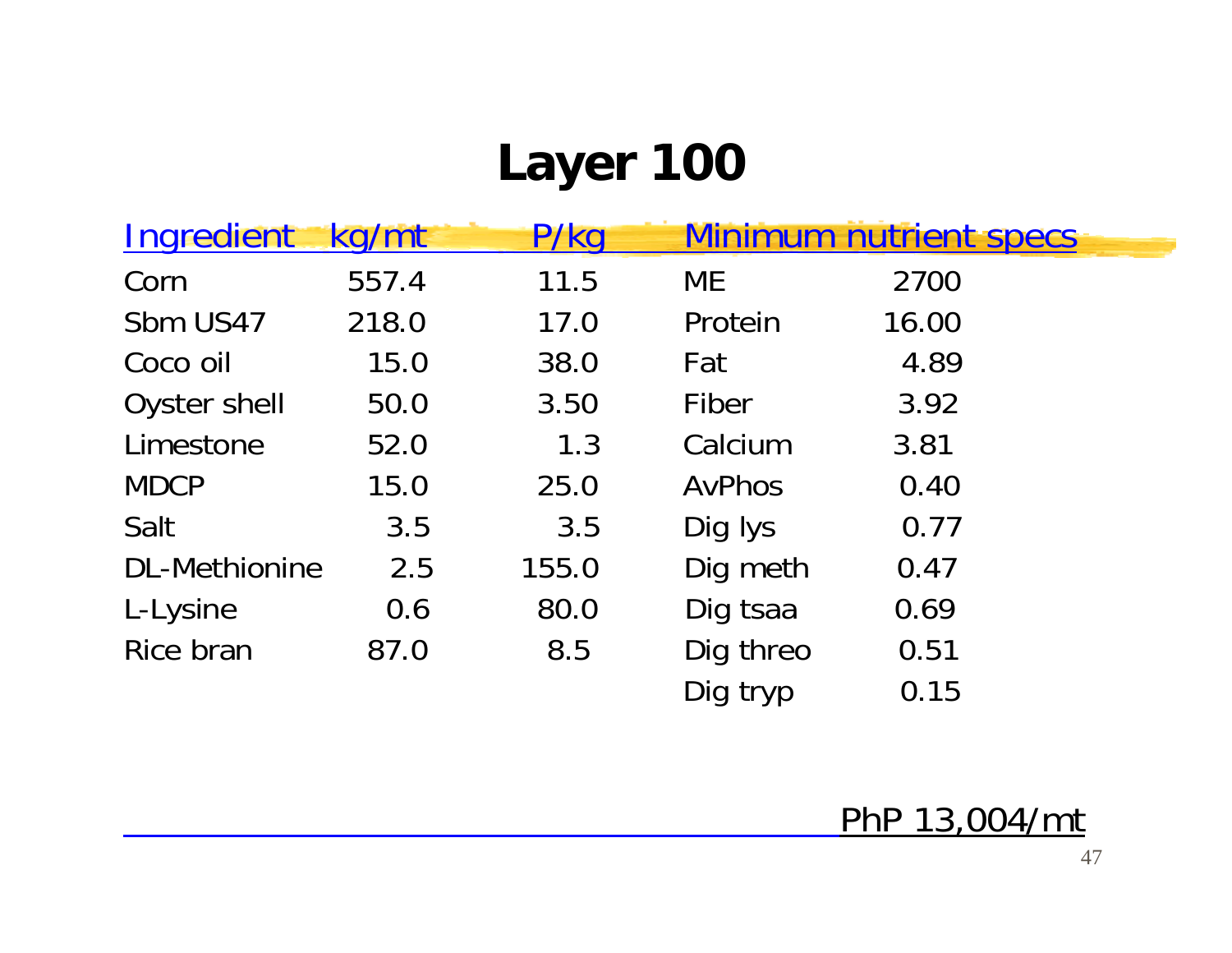# **Layer 100 w/ DDGS**

| <b>Ingredient</b> | kg/mt | P/kg  |               | <b>Minimum nutrient specs</b> |  |
|-------------------|-------|-------|---------------|-------------------------------|--|
| <b>DDGS</b>       | 100.0 | 13.5  |               |                               |  |
| Corn              | 506.5 | 11.5  | ME            | 2700                          |  |
| Sbm US47          | 169.0 | 17.0  | Protein       | 16.00                         |  |
| Coco oil          | 15.0  | 38.0  | Fat           | 5.54                          |  |
| Oyster shell      | 50.0  | 3.50  | Fiber         | 4.36                          |  |
| Limestone         | 52.0  | 1.3   | Calcium       | 3.78                          |  |
| <b>MDCP</b>       | 13.0  | 25.0  | <b>AvPhos</b> | 0.40                          |  |
| Salt              | 3.5   | 3.5   | Dig lys       | 0.77                          |  |
| DL-Methionine     | 2.3   | 155.0 | Dig meth      | 0.46                          |  |
| L-Lysine          | 1.7   | 80.0  | Dig tsaa      | 0.69                          |  |
| Rice bran         | 87.0  | 8.5   | Dig threo     | 0.50                          |  |
|                   |       |       | Dig tryp      | 0.14                          |  |

PhP 12,841/mt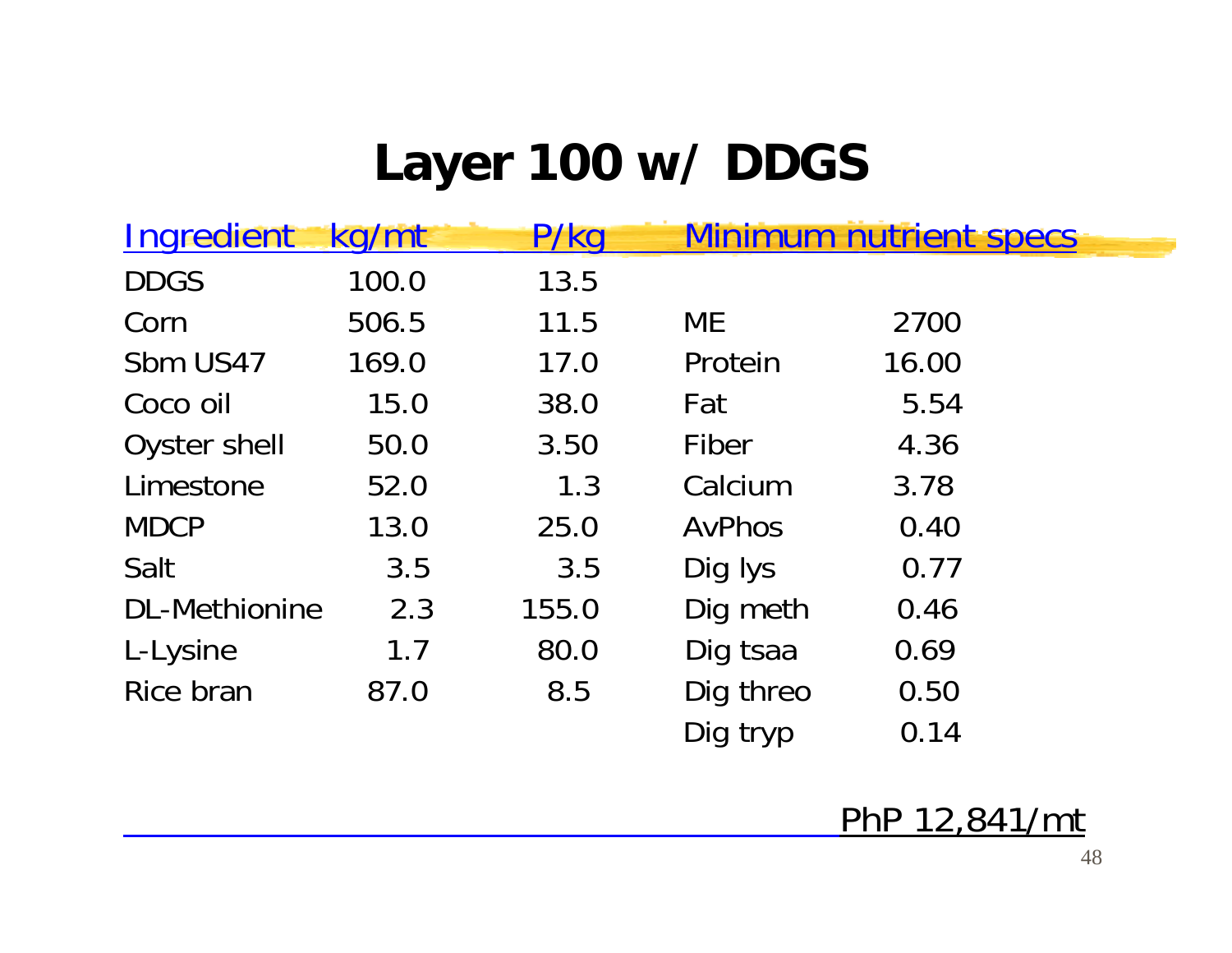### **Summary of Diet Cost Savings when using DDGS**

| <b>Diet</b>             | <b>No DDGS</b> | w/DDGS | Savings/<br><b>MT</b> |
|-------------------------|----------------|--------|-----------------------|
| <b>Hog Grower</b>       | 13,411         | 13,264 | 147                   |
| <b>Broiler Finisher</b> | 15,289         | 15,171 | 118                   |
| Layer 100               | 13,004         | 12,841 | 163                   |

As of November 2007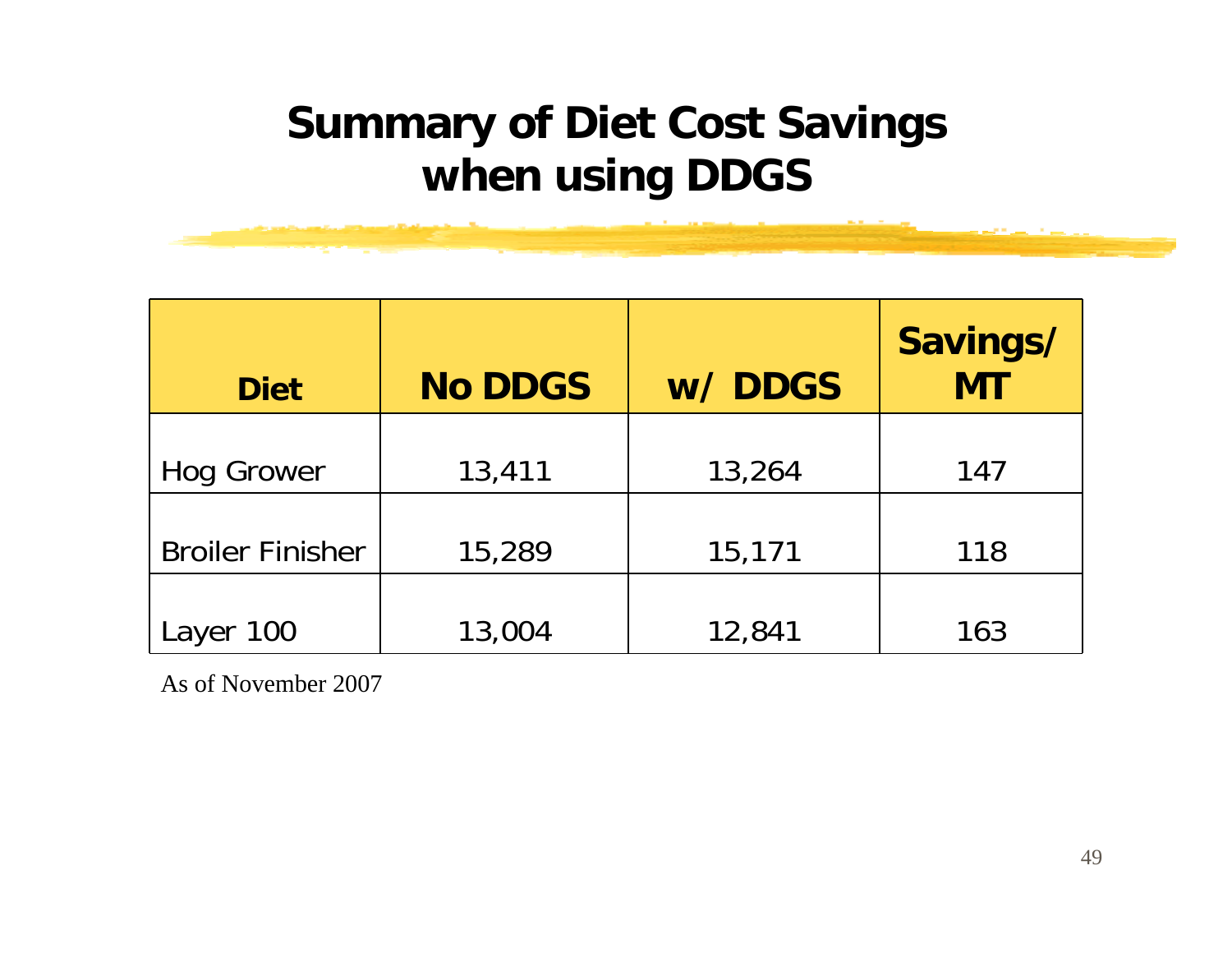### **Ingredient Formulation Changes when using DDGS in Animal Diets**

**a** Reduced inclusion levels of

- $\triangleright$  Corr
- ¾ Soybean meal
- ¾ Fat/ Oil
- ¾ Inorganic phosphate
- ¾ DL-methionine
- $\triangleright$  L-threonine
- **a Increased levels of** 
	- ¾ L-lysine
	- ¾ Limestone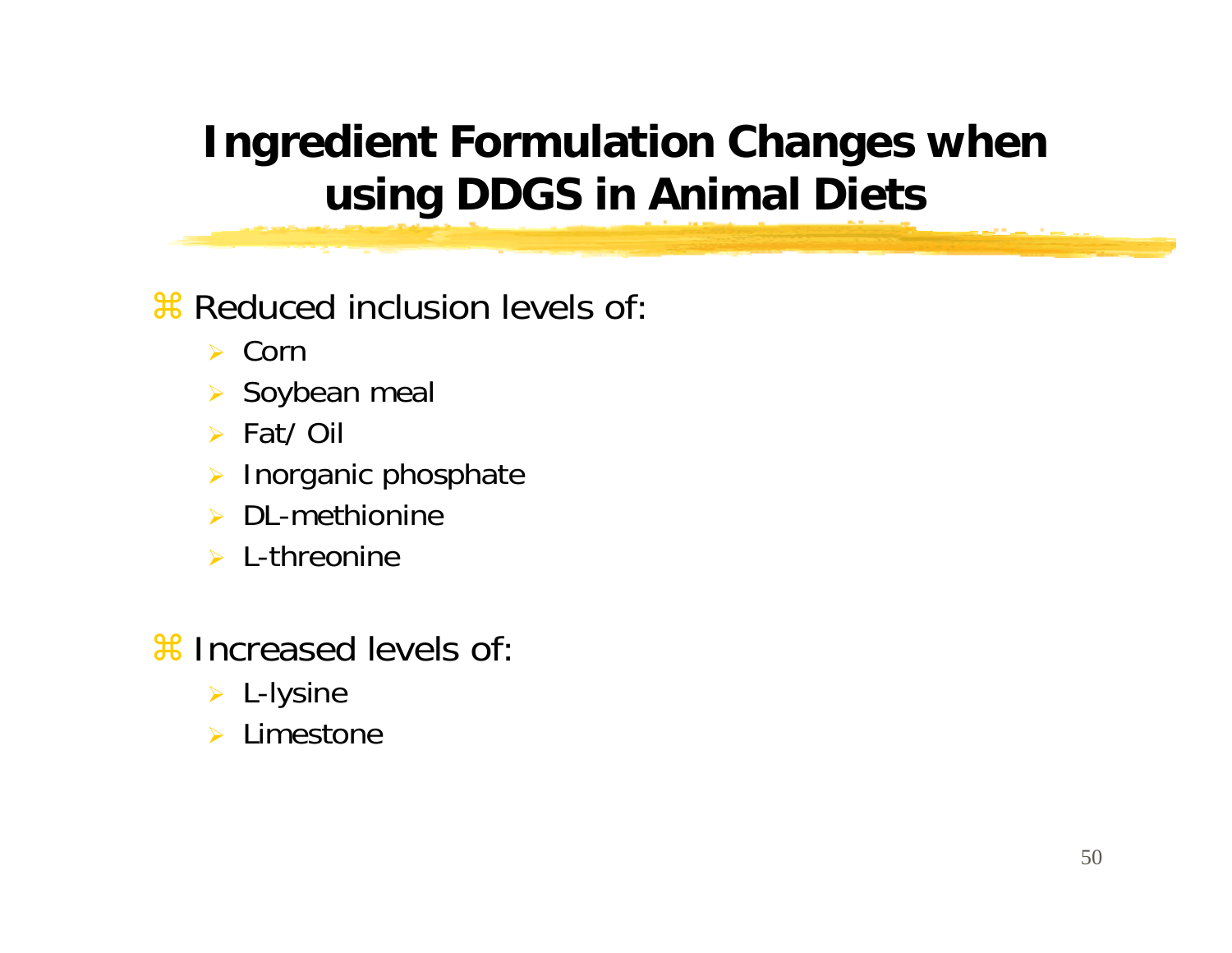### **Nutrient Formulation Changes when using DDGS in Animal Diets**

**a Increase in levels of** 

- ¾ Protein
- $\triangleright$  Fiber
- ¾ Fat
- $\triangleright$  Sodium
- ¾ Total Amino Acids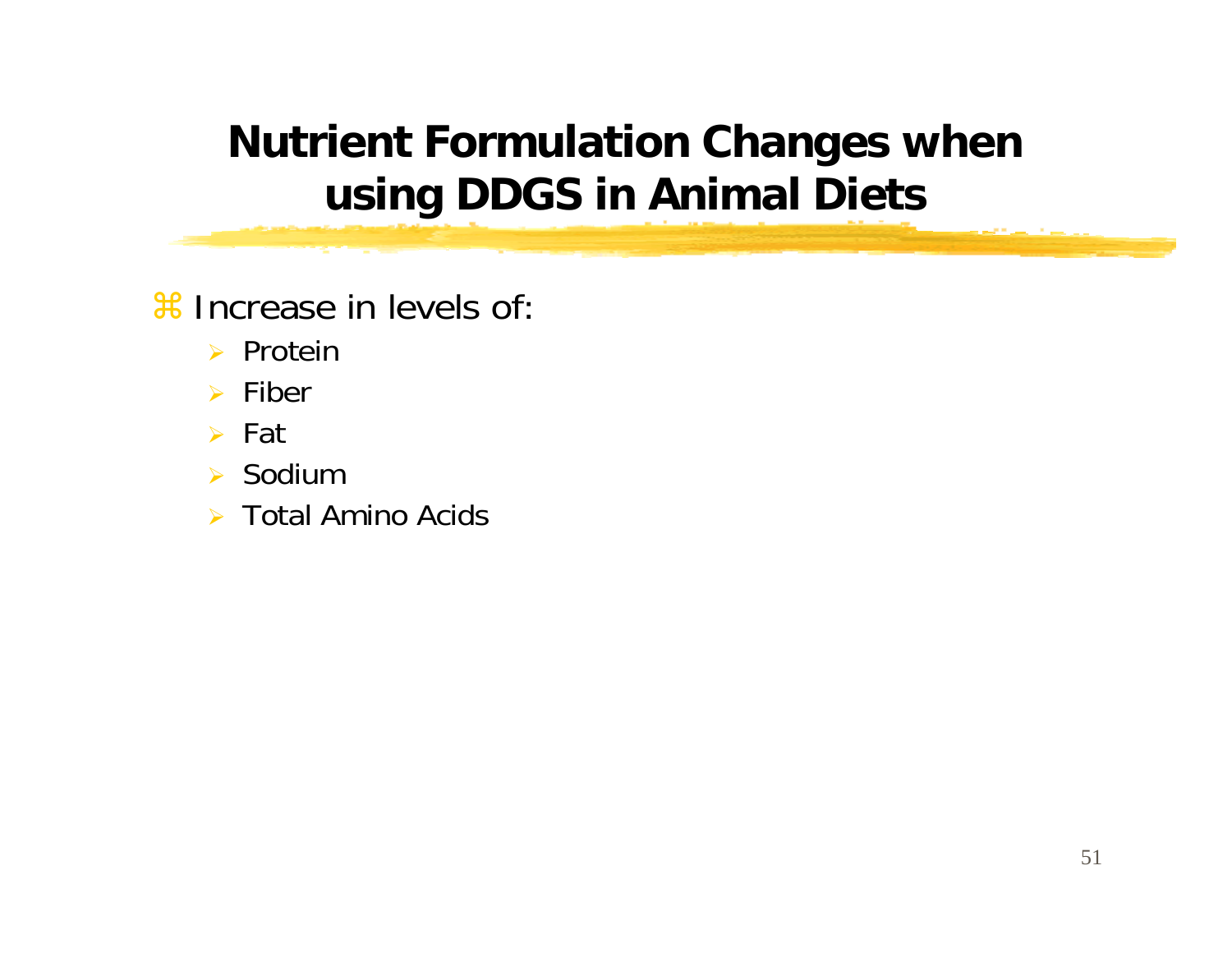### **Conclusions & Recommendations**

a With the increasing production of ethanol, global supply of corn DDGS becomes more abundant

- **a DDGS** has excellent nutritional value for swine and poultry; it is however variable
- **& DDGS** variability calls for the establishment of a quality assessment system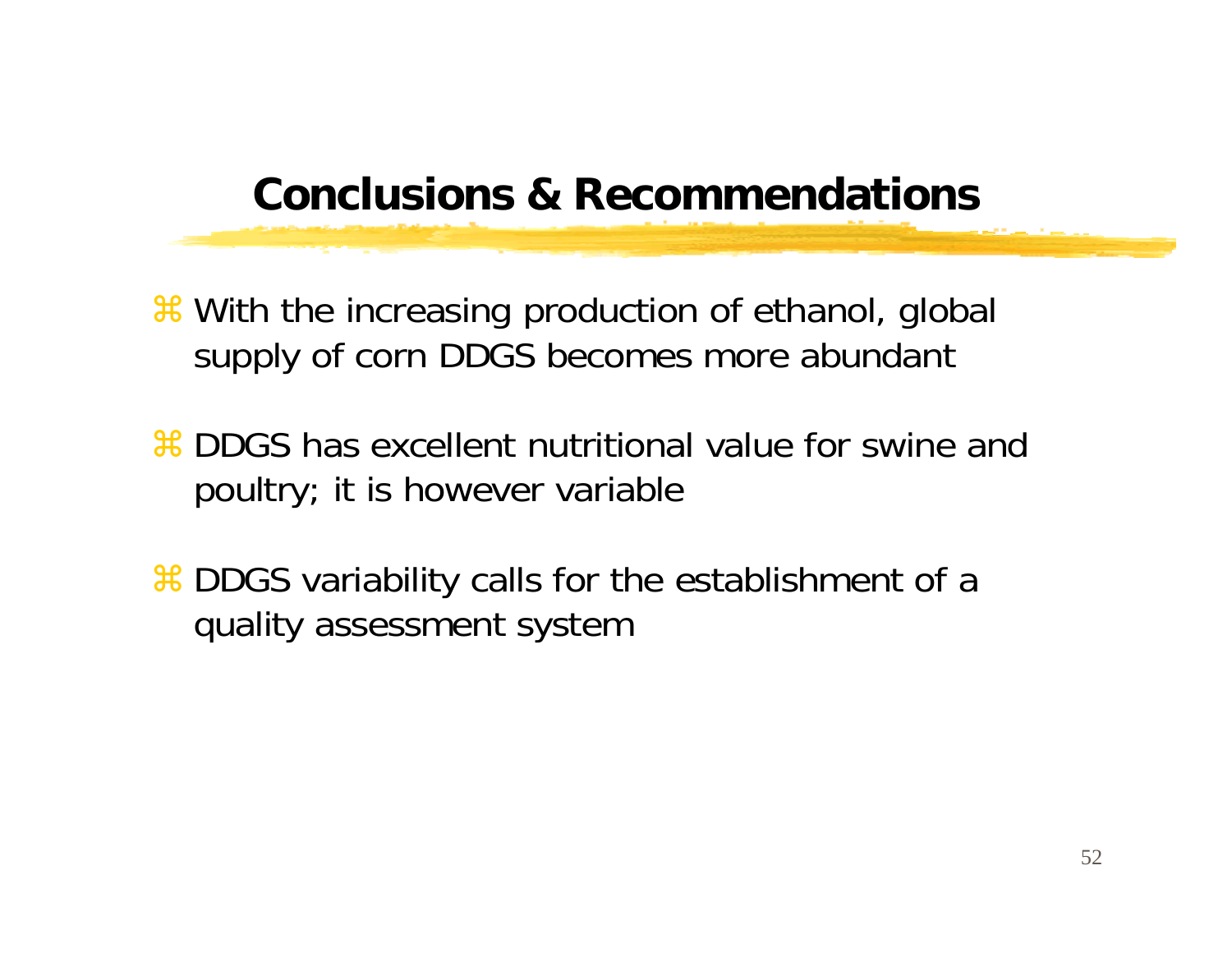### **Conclusions & Recommendations**

**& Utilization of DDGS presents the animal and feed** sectors an opportunity to save on feed cost

**a** At current local ingredient prices, formulation savings can reach up to PhP150/ metric ton of feed when using DDGS at a maximum level of 10%